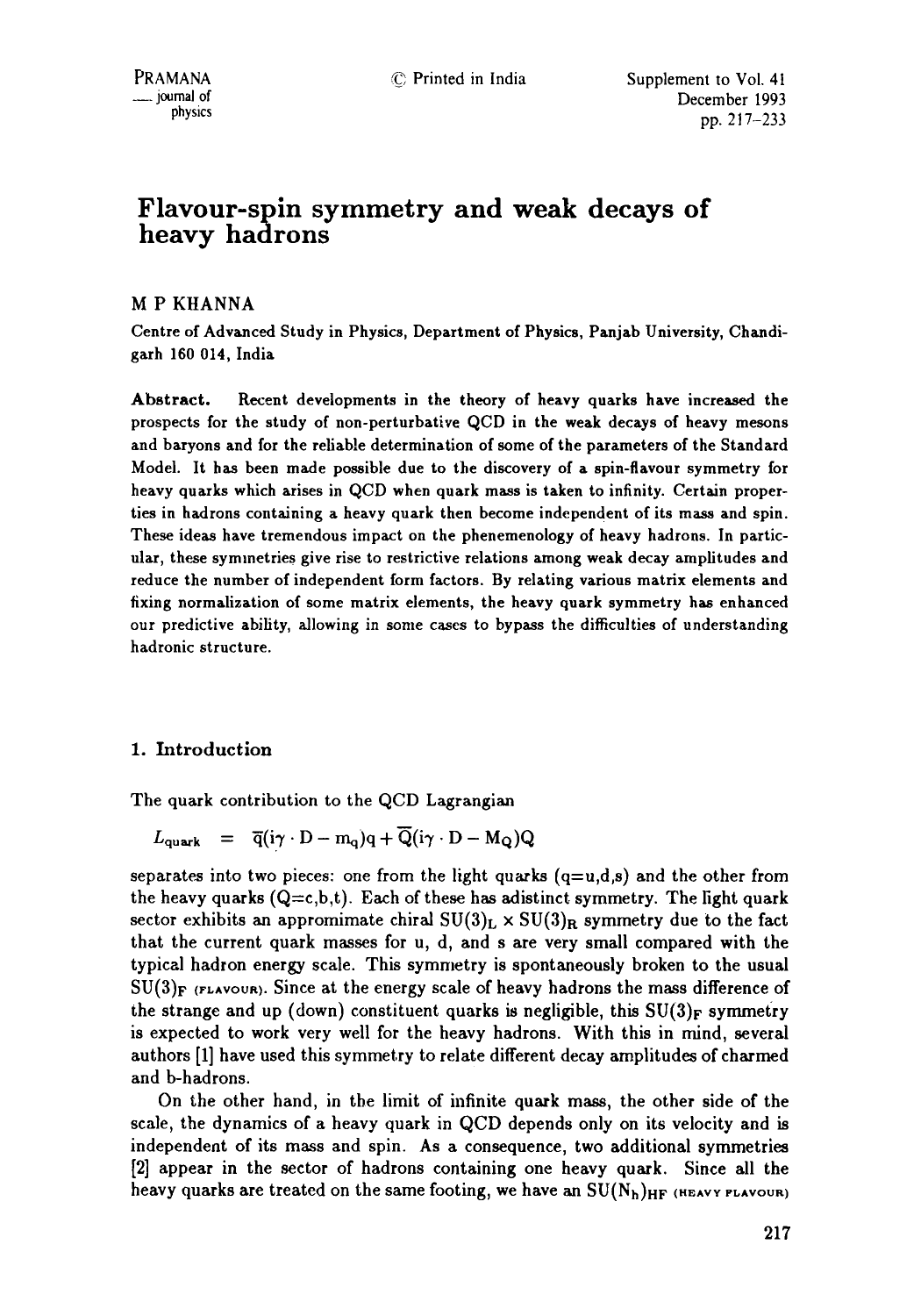symmetry;  $N_h$  being the number of heavy quarks.

The second symmetry is due to the fact that the spin degree of freedom of the heavy quark decouples from the light QCD degree of freedom in this limit. As a result, there is an additional  $SU(2)$  spin symmetry corresponding to the spin rotations of the heavy quark moving with a fixed velocity.

For  $N_h$  heavy quarks, therefore, there is an  $SU(2N_h)$  flavour-spin symmetry. This new symmetry is known as heavy quark symmetry and has seen much progress during the last few years. More precisely, this symmetry  $(SU(2N_h))$  implies that spectrum of heavy mesons and heavy baryons is independent of the flavour and spin of the quark, so are the transition form factors which describe the weak decays of these heavy hadrons. The ideas of the heavy quark limit are most easily implemented [3-10] in an effective field theory [3-5] call the Heavy Quark Effective Theory (HQET). Since the heavy hadrons contain both the heavy and light quarks, both the SU(3)<sub>F</sub> symmetry of the light quarks and the heavy quark  $SU(2N_h)$  symmetry are expected to have implications for the low energy dynamics of heavy hadrons.

A simple result of the spin symmetry of the heavy quark is that  $0^-$ -mesons made up of a heavy quark and a light antiquark (e.g. D) and the corresponding vector mesons (e.g.  $D^*$ ) should be degenerate, comparing this prediction with the experimental data we may conclude that the b and c quarks may certainly be treated as heavy and heavy flavour symmetry is thus an SU(2) symmetry denoted by  $SU(2)_{HF}$ .

The consequences of the spin-flavour symmetries (referred to as Isgur wise symmetry) for the weak semi-leptonic decays of the B-mesons to D and D\* mesons were obtained by Isgur and wise [4], Georgi [5] and others [6] who showed that all the form factors are expressible in terms of single universal function of velocity transfer which is normalized to unity at zero recoil. The implications of the heavy quark symmetry for the semileptonic decays of baryons [4,7,10] are that the six real, generally independent form factors are expressible in terms of single universal function of velocity transfer which is normalized to unity at zero recoil. The implications of the heavy quark symmetry for the semileptonic decays of baryons [4,7,10] are that the six real, generally independent form factors that describe the semleptonic decays of b- lambda baryons to charmed lambda baryon are expressible in terms of a single universal function of velocity transfer if we assume that b and c quarks are heavy enough to satisfy the requirements of HQET. For the transition in which a heavy quark c is changed to a light quark s, only two form factors are needed [10]. The corresponding theoretical description of decays of heavy hadrons is thus greatly simplified and model dependence is greatly reduced. Further, the reduction in the number of form factors leads to testable experimental predictions. One of the first applications of the ideas of heavy quark symmetry was to semileptonic B decays and to extract b to c mixing angle. It was made possible because at zero recoil the matrix element for  $B \to D^*$  depends solely on the uncorrected form factor [9,12] and so could be used to determine  $V_{CB}$ . The intial analysis was made by Neubert [13] and gave

$$
|V_{cb}| \left( \frac{\tau_B}{1.18 \text{ ps}} \right) = 0.045 \pm 0.007.
$$

In addition, if we assume that the matrix elements for the nonleptonic decays factor- rize, the same form factors that determine the properties of semileptonic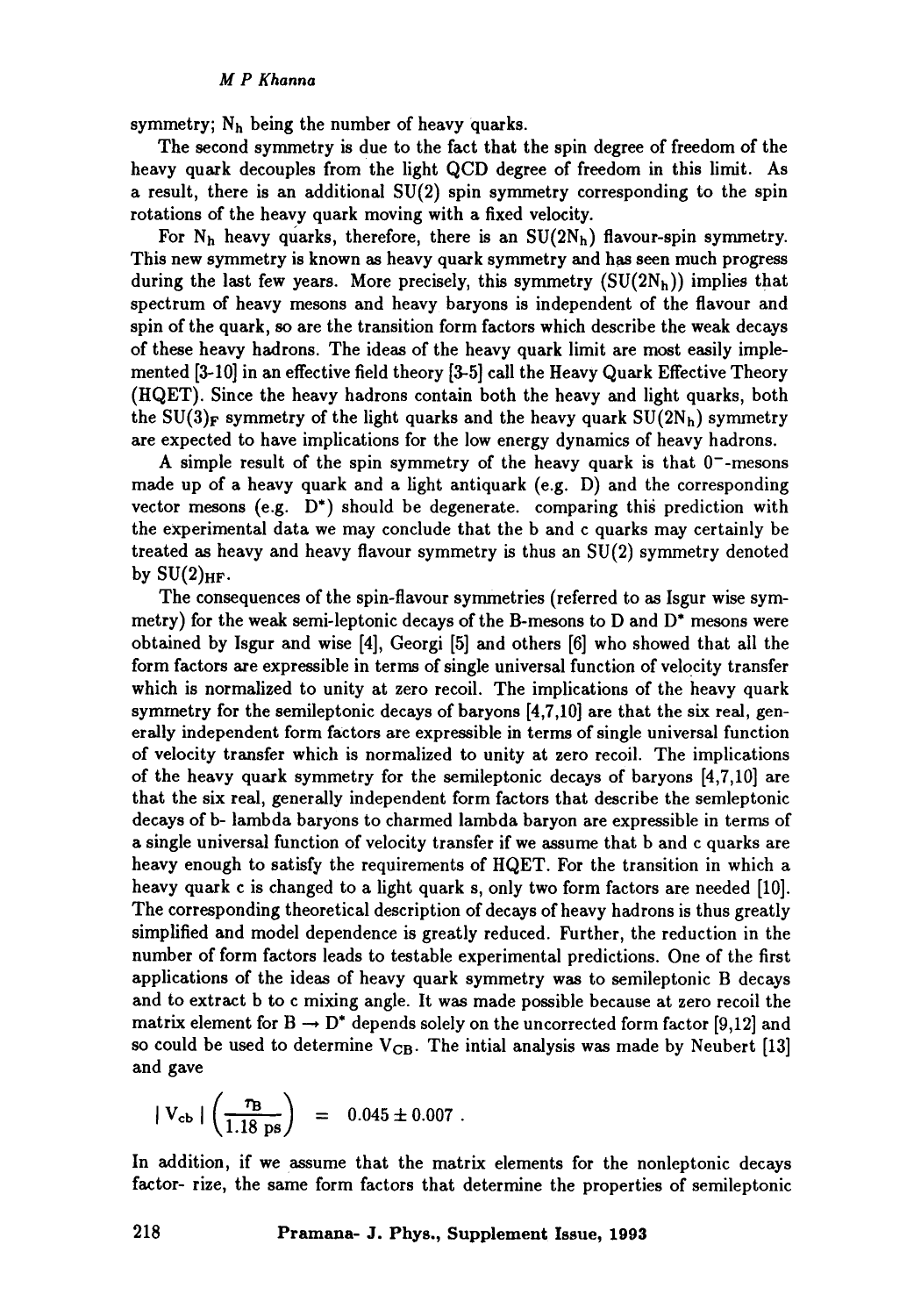decays also describe the nonleptonic ones [14]. The naive predictions show that HQET performs well when confronted with the experimental data. In particular, a strong prediction of the HQET is that the asymmetry parameter  $\alpha$  for the decay  $\Lambda_c \rightarrow \Lambda \pi^+$  is -1. Recent experimental results from CLEO [15] and ARGUS [16] seem to confirm this prediction. It is also observed that the decay  $\Xi_c^0 \rightarrow \Xi^- \pi^+$ may provide a direct test for the factorization hypothesis. However, more stringent tests require better experimental data as also the incorporation of  $1/m_c$  effects which have recently been studied upto order  $1/M_Q^2$ . New data from charm and beauty factories will allow us to test the heavy quark symmetry and to determine reliably some Standard Model parameters. In Sec.2 an elementary introduction is given on the spin-flavour symmetry. Sec.3 and Sec.4 deal with the matrix elements of weak currents for the meson and baryon states respectively. In Sec.5, we discuss the non-leptonic decays. We refer to the corrections in section 6. Finally, Sec.7 contains conclusions.

## 2. The Heavy Quark Approximation

#### **2.1.** Physical intuition

The central idea is simple. The success of the constituent quark model demonstrates that, inside hadrons, strongly bound quarks exchange momentum of magnitude a few hundred MeV. We can think of a typical amount  $\wedge$  by which the quarks are off-shell in the nucleon with  $\Lambda = M_{\rm p}/3 = 330$ MeV. In a heavy hadron again the light quarks may be off-shell by an amount  $\Lambda$ . But if the mass  $M_{\Omega}$  of the heavy quark Q is large  $(M<sub>O</sub> \gg \Lambda)$  then, in fact, this quark is almost on-shell. Moreover, interactions with a light quark typically change the momentum by  $\Lambda$  so that the change in the velocity of Q is negligible, being of the order of  $\Lambda/M_{\rm O}\ll 1$ . One can, therefore, think of Q as moving with almost constant velocity and this velocity is, of course, the velocity of the hadron. The velocity of the heavy quark can be modified only by perturbative processes involving very hard gluons or electroweak interactions. In the rest frame of the heavy hadron the heavy quark is practically at rest and acts as a static source of gluons.

An analogy can be drawn from the picture of an atom in the non-relativistic quantum mechanics. The heavy quark is similar to the atomic nucleus, QCD to electromagnetic interactions, and the light quark degrees of freedom to the electron; an obvious distinction being that in the hadronic system, the strong interactions of the light degrees of freedom are not calculable because of their nonperturbative nature. The spin of the heavy quark decouples because the (spin-spin) hyperfine magnetic interaction is inversely proportional to the mass of the heavy quark and so is a good quantum number. In the infinite limit, therefore, low energy hadronic dynamics becomes independent of the mass and the spin of the heavy quark resulting in an SU(4) symmetry of  $b_1$ ,  $b_1$ ; c<sub>1</sub>, c<sub>1</sub>. The observation that the two new symmetries of flavour and spin of the heavy quark arise in the heavy quark approximation can also be seen more explicitly when we consider the propagator and vertex of the QCD in the infinite mass limit. The heavy quark spinor in the heavy quark approximation satisfies

$$
\gamma \cdot v \, h_v^{(C)}(x) \quad = \quad h_v^{(C)}(x).
$$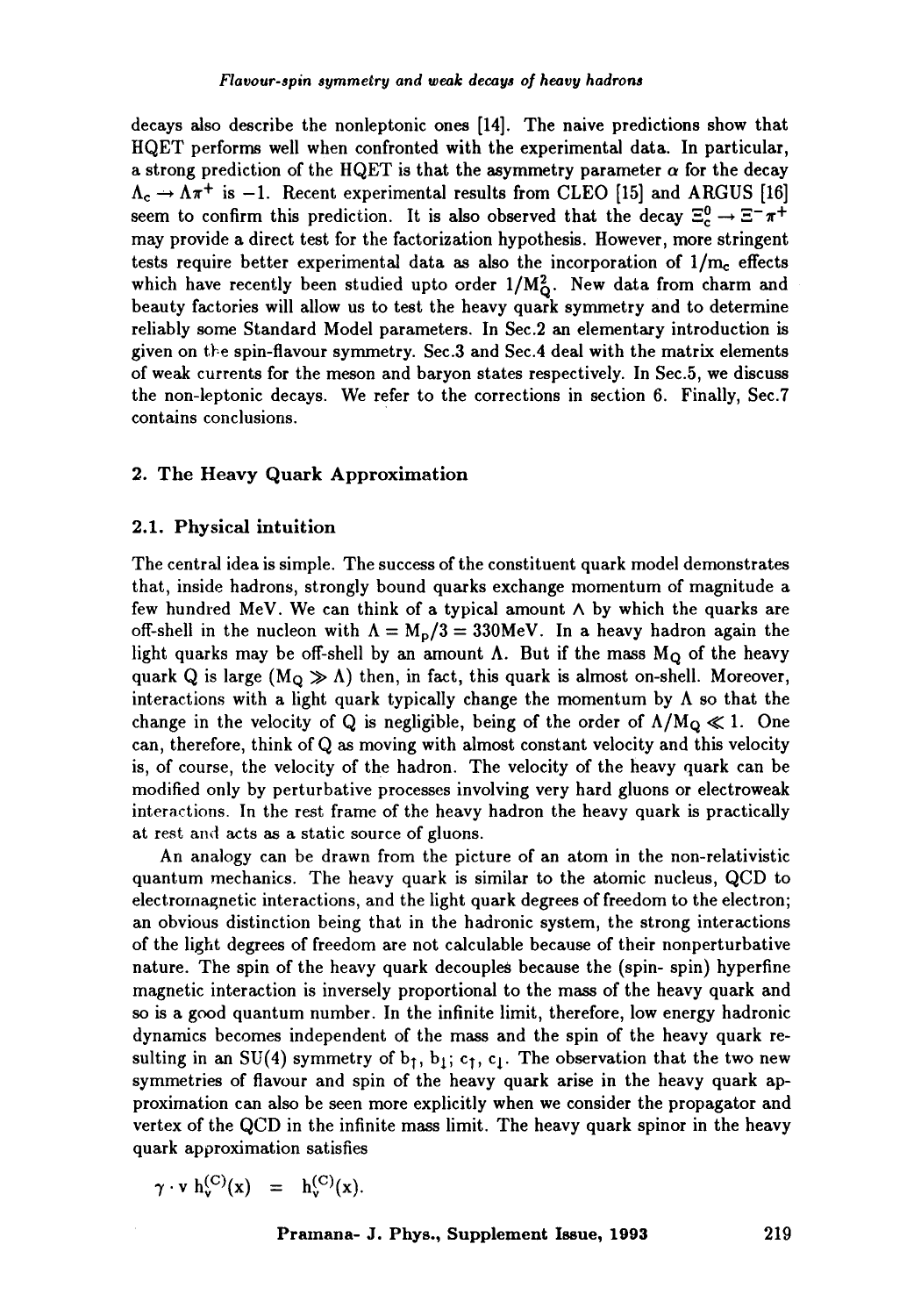## *M P Khanna*

Consider the usual fermion propagator

$$
\frac{i}{\gamma\cdot p'-M_Q}.
$$

For a heavy quark moving with a velocity v having a residual mementum k,

 $p'' = M_Q v'' + k^{\mu}.$ 

Looking at the limit  $M_Q \rightarrow \infty$ , we see that

$$
\frac{\mathrm{i}}{\gamma \cdot \mathrm{p'} - \mathrm{M}_{\mathrm{Q}}} = \frac{\mathrm{i}(\gamma \cdot \mathrm{p'} + \mathrm{M}_{\mathrm{Q}})}{(\mathrm{p'}^2 - \mathrm{M}_{\mathrm{Q}}^2)}
$$
\n
$$
= \frac{\mathrm{i}(\mathrm{M}_{\mathrm{Q}} \gamma \cdot \mathrm{v} + \mathrm{M}_{\mathrm{Q}} + \gamma \cdot \mathrm{k})}{(2\mathrm{M}_{\mathrm{Q}} \mathrm{v} \cdot \mathrm{k} + \mathrm{k}^2)}
$$
\n
$$
= \frac{\mathrm{i}(\gamma \cdot \mathrm{v} + 1 + \gamma \cdot \mathrm{k}/\mathrm{M}_{\mathrm{Q}})}{2\mathrm{v} \cdot \mathrm{k} + \mathrm{k}^2/\mathrm{M}_{\mathrm{Q}}}
$$
\n
$$
\rightarrow \frac{\mathrm{i}}{\mathrm{v} \cdot \mathrm{k}},
$$

so that we can take the propagator to be simply

$$
\frac{i}{\mathbf{v}\cdot\mathbf{k}}.
$$

Gluon coupling with a heavy quark is represented by the vertex

$$
-i g T^a \gamma^\mu
$$

This vertex for the heavy quark is sandwiched between spinors and so between the on shell projection operator  $\frac{1}{2}(1 + \gamma \cdot v)$  giving

$$
\frac{1+\gamma\cdot v}{2}\,\gamma^{\mu}\,\frac{1+\gamma\cdot v}{2} = v^{\mu},
$$

so that the gluon vertex is replaced by

 $(-ig) T^a v^{\mu}.$ 

New Feynman rules have no heavy quark mass dependence and so exhibit explicit symmetry under the change of heavy quark flavour. Also there are no  $\gamma$ -matrices in the Feynman rules, so the heavy quark spin symmetry is also apparent; These rules can be obtained in the heavy quark effective theory with an effective Lagrangian.

#### 2.2. Heavy quark effective theory

The idea of the heavy quark limit can be easily formulated in terms of an effective field theory, termed as Heavy Quark Effective Theory (HQET) [3-11]. It is useful as a procedure for making explicit calculations.

The heavy quarkeffective Lagrangian is

$$
L = \overline{\mathbf{h}}_{\mathbf{v}} (\mathbf{v}^{\mu} \mathbf{D}_{\mu}) \mathbf{h}_{\mathbf{v}}, \tag{1}
$$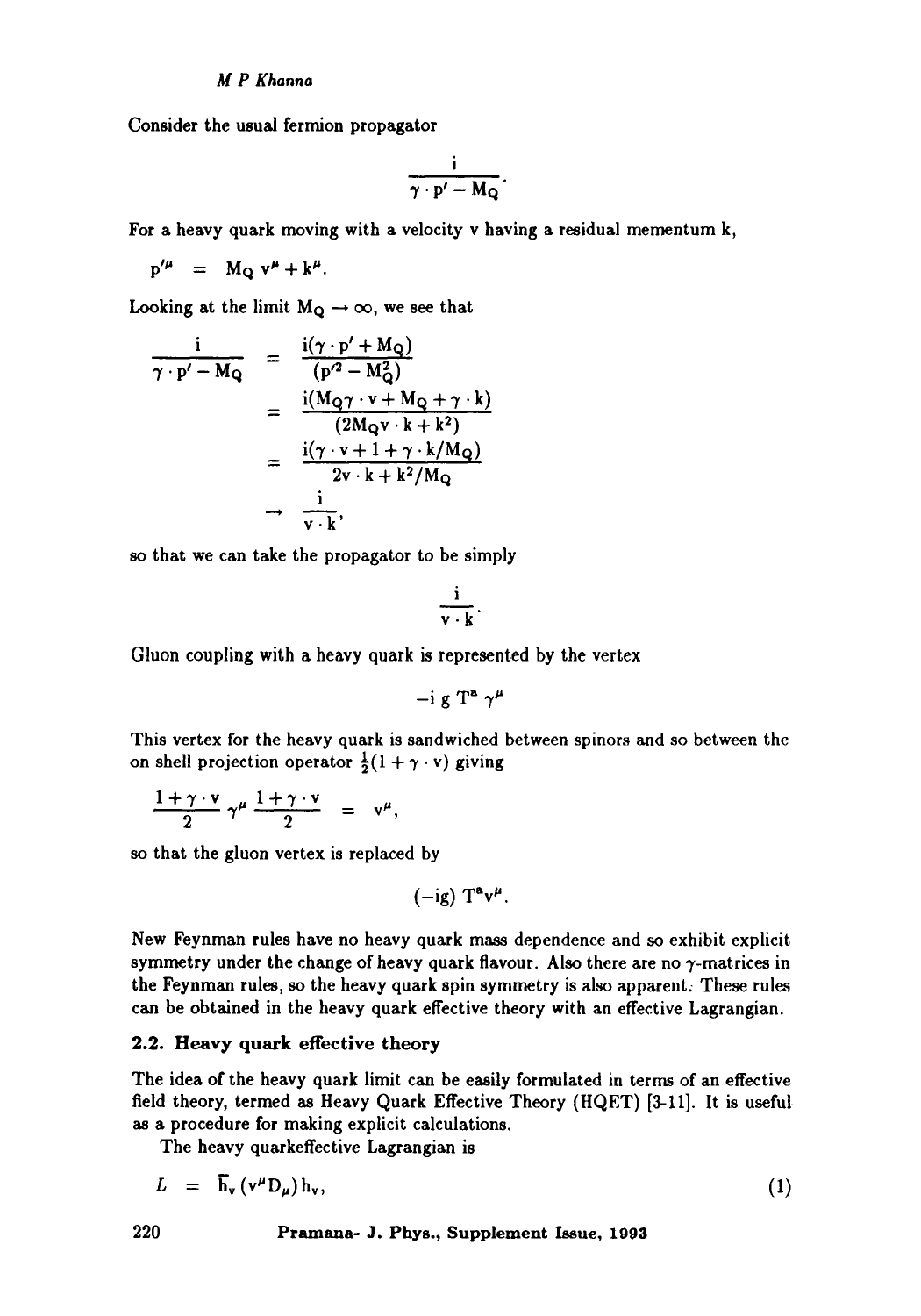which with the QCD lagrangian for the gluon and light quarks describes the structure of hadrons. The heavy quark effective field  $h_v^{\dagger}$  is a Dirac spinor that satisfies the constraint

$$
\gamma \cdot h_v = h_v
$$
 or  $\left(\frac{1+\gamma \cdot v}{2}\right) h_v = h_v.$  (2)

It destroys a heavy quark of type i and four-velocity v and is related to the original field operator Qi by

or 
$$
h_v^i = e^{iM_{Q}v \cdot x} P_+(v) Q(x)_i.
$$
 (3)

 $P_+(v) = \frac{1}{2}(1 + \gamma \cdot v)$  is an on-shell projection operator. The Lagrangian in (1) has the symmetries associated with a quark of infinite mass and is derived from Dirac Lagrangian

$$
L = \overline{Q}(\gamma \cdot D - M_Q)Q \tag{4}
$$

in the infinite mass limit with the help of (3).

We have done this for the heavy quark. We can do a similar thing for the heavy antiquark. In the infinite mass limit, there is not enough energy to create heavy quark-antiquark pairs, so quark and antiquark fields are independent in HQET.

## 3. Matrix Elements of Currents betwen Meson States

A heavy meson consists of a heavy quark Q and a light antiquark  $\bar{q}$ . If we denote by  $P_1$  and  $P_1^*$  the pseudoscalar  $(0^-)$  and vector  $(1^-)$  mesons, their quantun numbers are represented in the following interpolating fields

$$
P_i(v) = \bar{q}\gamma_5 h_v^1 \sqrt{M_p},
$$
  
\n
$$
P_i^*(v) = \bar{q}\gamma \cdot \varepsilon h_v^i \sqrt{M_p^*}
$$
\n(5)

Mp and Mp are the *masses* of the pseudoscalar and vector mesons. The light quark q stands for a column vector in flavour SU(3)

$$
q = \begin{pmatrix} u \\ d \\ s \end{pmatrix}.
$$
 (6)

Thus each of  $P_i(v)$  and  $P_i^*(v, \varepsilon)$  is an SU(3) antitriplet. Consider for example, the matrix element

$$
\langle P_{j}(v') | J_{\lambda} | P_{i}(v) \rangle / \sqrt{M_{p} M_{p'}} = \langle 0 | (\overline{q}_{v'} \gamma_{5} h_{v'}^{j}) J_{\lambda}(\overline{h}_{v}^{j} \gamma_{5} q_{v}) | 0 \rangle
$$
  
\n
$$
= \langle 0 | (\overline{q}_{v'} \gamma_{5} h_{v'}^{j}) (\overline{h}_{v'}^{j} \gamma_{\lambda} h_{v}^{i}) (\overline{h}_{v}^{j} \gamma_{5} q_{v}) | 0 \rangle
$$
  
\n
$$
= \operatorname{Tr} \left[ \gamma_{5} \left( \frac{\gamma \cdot v' + 1}{2} \right) \gamma_{\lambda} \right.
$$
  
\n
$$
\left( \frac{\gamma \cdot v + 1}{2} \right) \gamma_{5} M \right]
$$
 (7)

for the vector current. We may write

$$
M = \langle 0 | q_{v'} \overline{q}_{v} | 0 \rangle
$$
  
= A + B $\gamma \cdot v + C\gamma \cdot v' + D\gamma \cdot v \gamma \cdot v'$  (8)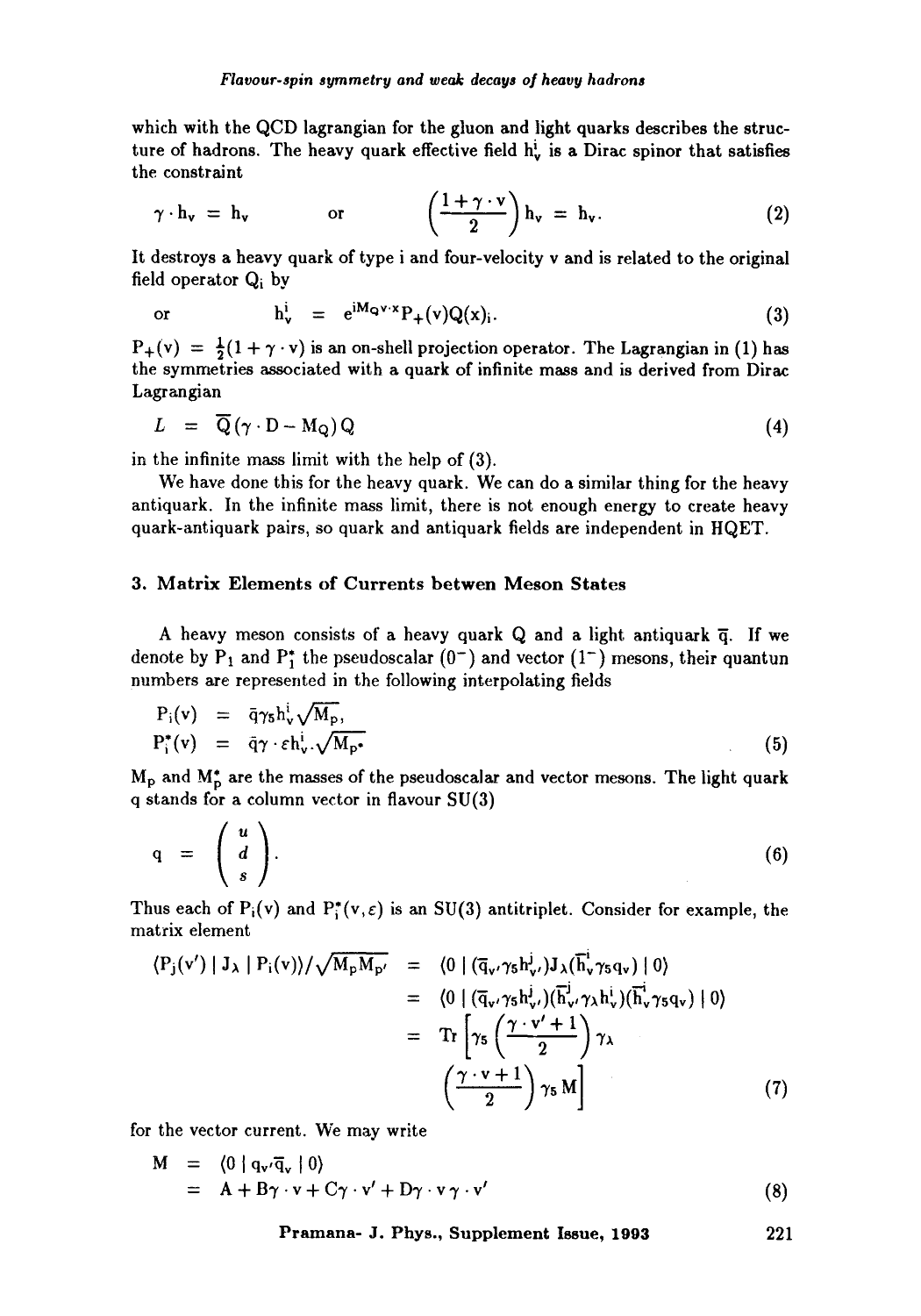## *M P Khanna*

from Lorentz invariance. Now, because

$$
\gamma \cdot \mathbf{v}' \gamma_5 \left( \frac{\gamma \cdot \mathbf{v}' + 1}{2} \right) = -\gamma_5 \left( \frac{\gamma \cdot \mathbf{v}' + 1}{2} \right) \tag{9}
$$

and 
$$
\left(\frac{\gamma \cdot v + 1}{2}\right) \gamma_5 \gamma \cdot v = -\left(\frac{\gamma \cdot v' + 1}{2}\right) \gamma_5,
$$
 (10)

we obtain from (7)

$$
\langle P_j(v') | J_\lambda | P_i(v) \rangle / \sqrt{M_P M_{P'}} = \xi(v \cdot v') (v + v')_\lambda, \qquad (11)
$$

where 
$$
\xi(v \cdot v') = A - B - C + D. \qquad (12)
$$

 $\xi(v \cdot v')$  contains the non-perturbative information on the response of the light quark(s) to a change in the velocity of the colour source from v to v'. Further, since the integral of the time component of the vector current is the generator of the heavy flavour group, we have the normalization condition

$$
\xi(\mathbf{v} \cdot \mathbf{v}' = 1) = 1. \tag{13}
$$

Similarly, we can calculate other marix elements of currents between mesonic states. For the ground state mesons, they turn out be

$$
\langle P_{j}(v') | J_{\lambda} | P_{i}(v) \rangle / \sqrt{M_{P}M_{P}} = c_{ji}\xi(v \cdot v')(v + v')_{\lambda},
$$
  
\n
$$
\langle P_{j}^{*}(v') | J_{\lambda}^{V} | P_{i}(v) \rangle / \sqrt{M_{P}M_{P'}} = c_{ji}\xi(v \cdot v')\epsilon_{\lambda\mu\nu\sigma}\epsilon'^{\mu}v'^{\nu}v^{\sigma},
$$
  
\n
$$
\langle P_{j}^{*}(v') | J_{\lambda}^{A} | P_{i}(v) \rangle / \sqrt{M_{P}M_{P'}} = c_{ji}\xi(v \cdot v') [\epsilon'_{\lambda}(1 + v' \cdot v) - v'^{\lambda}\epsilon' \cdot v],
$$
  
\n
$$
\langle P_{j}^{*}(v') | J_{\lambda}^{V} | P_{i}^{*}(v) \rangle / \sqrt{M_{P}M_{P'}} = -c_{ji}\xi(v \cdot v') [\epsilon' \cdot \epsilon(v + v')_{\lambda} - (\epsilon' \cdot v)\epsilon_{\lambda}
$$
  
\n
$$
-(\epsilon \cdot v')\epsilon'_{\lambda}],
$$
  
\n
$$
\langle P_{j}^{*}(v') | J_{\lambda}^{A} | P_{i}^{*}(v) \rangle / \sqrt{M_{P}M_{P'}} = -c_{ji}\xi(v \cdot v')\epsilon_{\lambda\mu\nu\sigma}\epsilon'^{\mu}\epsilon^{\nu}(v + v')^{\sigma},
$$
(14)

where  $c_{ii}$  is a measure of the renormalization effect [1] and is given by

$$
c_{ji} = \left[ \frac{\alpha_s(M_i)}{\alpha_s(M_j)} \right]^{a_i} \left[ \frac{\alpha_s(M_j)}{\alpha_s(\mu)} \right]^{a_L(\nu \cdot \nu')}
$$
\n(15)

where, in the  $b \rightarrow c$  transition for example

$$
a_{I} = -\frac{6}{25} \t, a_{L}(w) = \frac{8}{27} [w r(w) - 1] \t and\r(w) = \frac{1}{\sqrt{w^{2} - 1}} \ln (w + \sqrt{w^{2} - 1}). \t (16)
$$

The semileptonic decays of B mesons requre the matrix elements of the vector and axial vector currents between beauty and charm mesons which can be described in terms of fourteen form factors. In generai, they are defined by

$$
\langle D(v') | V_{\lambda} | B(v) \rangle / \sqrt{M_B M_D} = [h_{+}(v \cdot v')(v + v')_{\lambda} + h_{-}(v \cdot v')(v - v')_{\lambda}],
$$
  
\n
$$
\langle D^{*}(v') | V_{\lambda} | B(v) \rangle / \sqrt{M_B M_D} = h_{v}(v \cdot v') \varepsilon_{\lambda \mu \nu \sigma} \varepsilon^{\mu} v^{\nu} v^{\text{sigma}},
$$
  
\n
$$
\langle D^{*}(v') | A_{\lambda} | B(v) \rangle / \sqrt{M_B M_D} = h_{A1}(v \cdot v') [\varepsilon'_{\lambda} (1 + v' \cdot v) - h_{A2}(v \cdot v') \varepsilon'^{*} \cdot v v_{\lambda} - h_{A3} \varepsilon'^{*} \cdot v v_{\lambda}'],
$$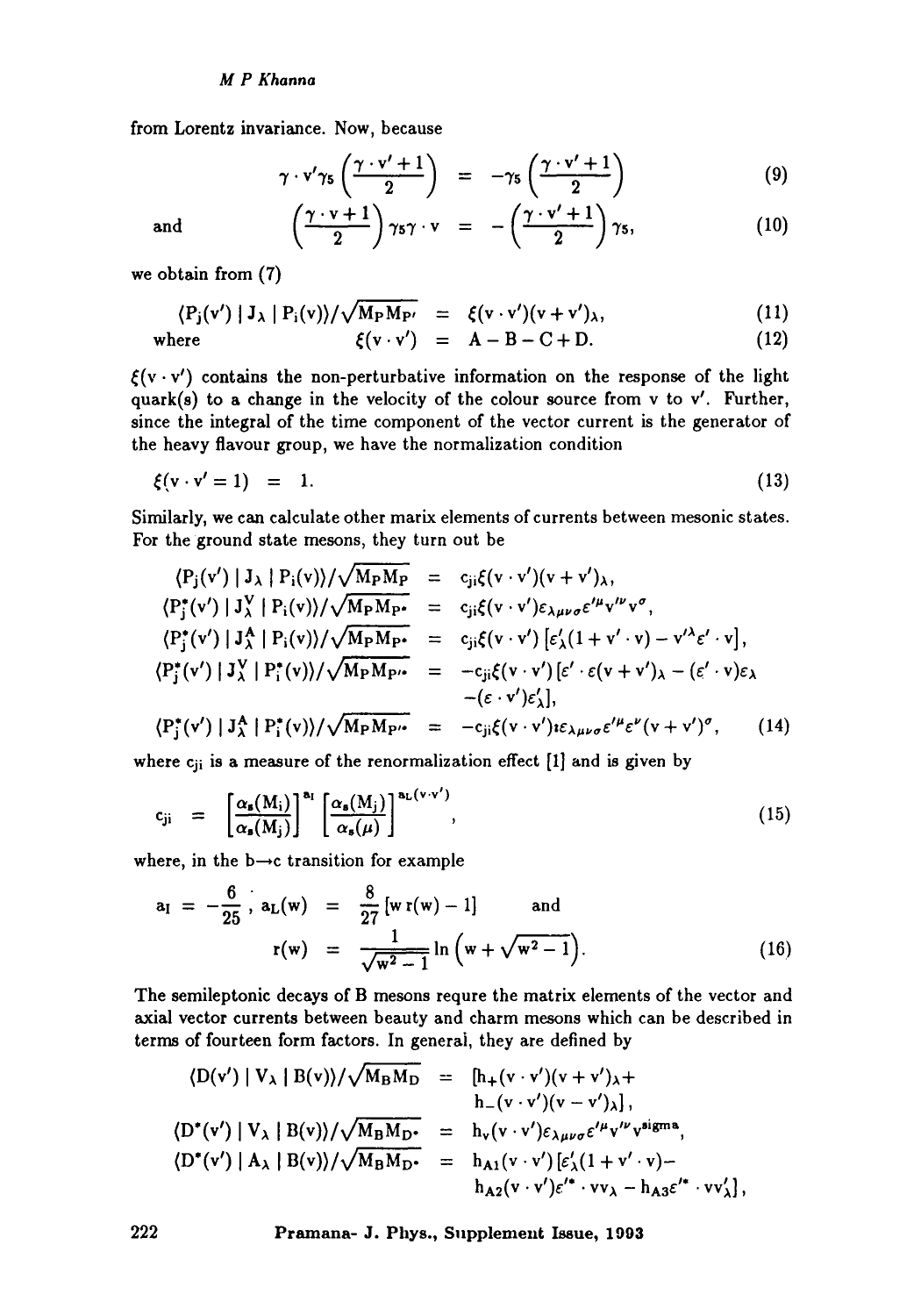$$
\langle D^*(v') | V_{\lambda} | B^*(v) \rangle / \sqrt{M_{B^*} M_{D^*}} = [-\varepsilon'^* \cdot \varepsilon \{ h_1(v \cdot v')(v + v')_{\lambda} + h_2(v \cdot v')(v - v')_{\lambda} \} + h_3(\varepsilon'^* \cdot v)\varepsilon_{\lambda} - h_4(\varepsilon \cdot v')\varepsilon'^*_{\lambda} - \varepsilon \cdot v' \varepsilon^* \cdot v \{ h_5(v \cdot v')_{\lambda} \} \n\langle D^*(v') | A_{\lambda} | B^*(v) \rangle / \sqrt{M_{B^*} M_{D^*}} = \varepsilon_{\lambda \mu \nu \sigma} \varepsilon'^{\mu} \varepsilon^{\nu \nu} \left[ h_7(v \cdot v')(v + v')^{\sigma} \right. + h_8(v \cdot v')(v - v')^{\sigma}].
$$

At the leading order in the heavy quark expansion, therefore,

$$
h_+ = h_v = h_{A1} = h_{A3} = h_1 = h_3 = h_4 = h_7 = \xi,
$$

while the remaining six form factors vanish. Using these relations, predictions can be made on the decay rates and asymmetry parameters. Since in an actual decay, the Isgur-Wise function is needed at points away from zero recoil, it is parmetrized in a variety of forms.

#### **4. Baryon wave Functions**

Similar ideas can also be applied to the case of baryons. A heavy baryon contains a heavy quark and two light quarks, which we refer to as diquark. The two quarks (or a diquark) are in a symmetric sextet or antisymmetric antitriplet state of  $SU(3)<sub>f</sub>$ . Since heavy quark is a singlet in  $SU(3)_f$ , the transformation property of a heavy baryon is the same as that of light diquark it contains. spin  $\frac{1}{2}$  baryons in the antitriplet state are

$$
\Lambda_{Q} = \frac{1}{\sqrt{2}} (ud - du) Q,
$$
  
\n
$$
\Xi_{Q}^{+\frac{1}{2}} = \frac{1}{\sqrt{2}} (us - su) Q \qquad \text{(isospin up state)},
$$
  
\n
$$
\Xi_{Q}^{-\frac{1}{2}} = \frac{1}{\sqrt{2}} (ds - sd) Q \qquad \text{(isospin down state)} \qquad (17)
$$

The light quarks in these are in isospin zero and spin zero state, spin  $\frac{1}{2}$  baryons in the sextet state are

$$
\Sigma_{Q}^{+1} = uuQ,
$$
  
\n
$$
\Sigma_{Q}^{0} = \frac{1}{\sqrt{2}}(ud + du)Q,
$$
  
\n
$$
\Sigma_{Q}^{-1} = ddQ,
$$
  
\n
$$
\Xi_{Q}^{\prime + \frac{1}{2}} = \frac{1}{\sqrt{2}}(us + su)Q \qquad \text{(isospin up state)},
$$
  
\n
$$
\Xi_{Q}^{\prime - \frac{1}{2}} = \frac{1}{\sqrt{2}}(ds + sd)Q \qquad \text{(isospin down state)},
$$
  
\n
$$
\Omega_{Q} = ssQ.
$$
 (18)

The light diquark in these baryons has isospin one and spin one.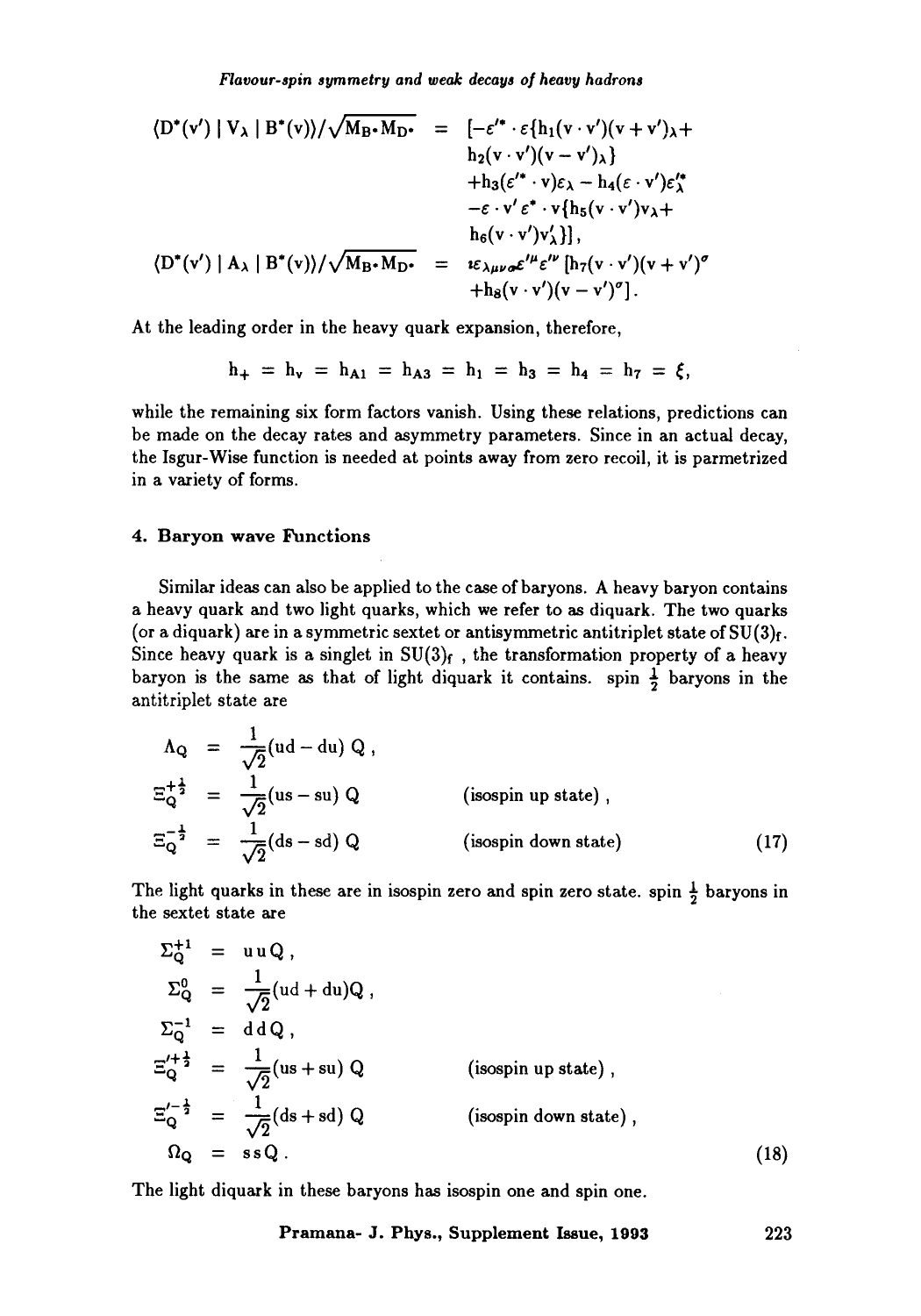## 4.1. Interpolating fields in terms of diquark fields of the light quarks

Since the ground state baryons have even parity, the diquark must also have even parity. So the diquark in  $B_5$  has spin parity  $0^+$  and therefore, it is represented by a Lorentz scalar field  $\phi$ . similarly, the diquark in B<sub>6</sub> multiplet has spin parity 1<sup>+</sup>. It is represented by an axial vector field  $\phi_{\mu}$ .

The interpolating fields are

$$
B_3(v,s) = \overline{u}(v,s)\phi_v h_v , \qquad (19)
$$

$$
B_6(v,s) = \overline{B}_{\mu}(v,s,k)\phi_v^{\mu}h_v \qquad (k = 1, 2); \qquad (20)
$$

where  $k = 1$  for spin  $\frac{1}{2}$  baryon,  $k = 2$  for spin  $\frac{3}{2}$  baryon.

The wave functions, as given by Georgi [5], are

$$
\overline{\mathbf{B}}_{\mu}(\mathbf{v},\mathbf{s},\mathbf{k}=1) = \frac{1}{\sqrt{3}}\overline{\mathbf{u}}(\mathbf{v},\mathbf{s})\gamma_5(\gamma_{\mu}+\mathbf{v}_{\mu}), \qquad (21)
$$

$$
\overline{\mathbf{B}}_{\mu}(\mathbf{v}, \mathbf{s}, \mathbf{k} = 2) = \overline{\mathbf{u}}_{\mu}(\mathbf{v}, \mathbf{s}). \tag{22}
$$

 $u_{\mu}(v,s)$  and  $u(v, s)$  are the Rarita-Schwinger vector spinor and the usual Dirac spinor respectively. The corresponding interpolating fields for the antibaryons are

$$
\overline{B}_3(v,s) = \overline{h}_v \phi_v^+ u(v,s), \n\overline{B}_6(v,s) = \overline{h}_v \phi_v^{+ \mu} B_{\mu}(v,s,k) \qquad (k = 1, 2);
$$
\n(23)

where again  $k = 1$  for spin  $\frac{1}{2}$  baryon,  $k = 2$  for spin  $\frac{3}{2}$  baryon with

$$
B_{\mu}(v, s, k = 1) = -\frac{1}{\sqrt{3}}\gamma_{5}(\gamma_{\mu} + v_{\mu})u(v, s) ,
$$
  
\n
$$
B_{\mu}(v, s, k = 2) = u_{\mu}(v, s) .
$$
\n(24)

The minus sign is the result of anticommutation relation

$$
\{\gamma_5,\gamma_0\}~=~0~.
$$

Further,

$$
\begin{array}{rcl}\n\gamma \cdot \mathbf{v} \, \mathbf{B}_{\mu}(\mathbf{v}, \mathbf{s}) & = & \mathbf{B}_{\mu}(\mathbf{v}, \mathbf{s}) \,, \\
\mathbf{v}^{\mu} \, \mathbf{B}_{\mu}(\mathbf{v}, \mathbf{s}) & = & 0 \,, \\
\overline{\mathbf{u}}(\mathbf{v}, \mathbf{s}) \, \mathbf{u}(\mathbf{v}, \mathbf{s}') & = & \delta_{\mathbf{ss}'} \,,\n\end{array} \tag{25}
$$

$$
\overline{u}_{\mu}(v,s) u_{\mu}(v,s') = -\delta_{ss'} . \qquad (26)
$$

## 4.2. Matrix elements of currents between baryon states

For the matrix elements of the vector and axial vector between heavy baryon states, we may write

$$
\langle \Lambda_{\mathbf{Q}_{\mathbf{j}}}(v',s') | J_{v \text{ or } \mathbf{A}}^{\mathbf{ji}} | \Lambda_{\mathbf{Q}_{\mathbf{i}}}(v,s) \rangle = \langle 0 | \bar{u}(v',s') \phi_{v'} h_{v'} \bar{h}_{v'} \left\{ \begin{array}{c} \gamma_{\lambda} \\ \gamma_{\lambda} \gamma_{5} \end{array} \right\} \n= \langle 0 | \bar{u}(v',s') h_{v'} \bar{h}_{v'} \left\{ \begin{array}{c} \gamma_{\lambda} \\ \gamma_{\lambda} \gamma_{5} \end{array} \right\} \n= \langle 0 | \bar{u}(v',s') h_{v'} \bar{h}_{v'} \left\{ \begin{array}{c} \gamma_{\lambda} \\ \gamma_{\lambda} \gamma_{5} \end{array} \right\} \n= \bar{u}(v',s') \left\{ \begin{array}{c} \gamma_{\lambda} \\ \gamma_{\lambda} \gamma_{5} \end{array} \right\} \phi_{v'} \phi_{v}^{+} u(v,s).
$$
\n(27)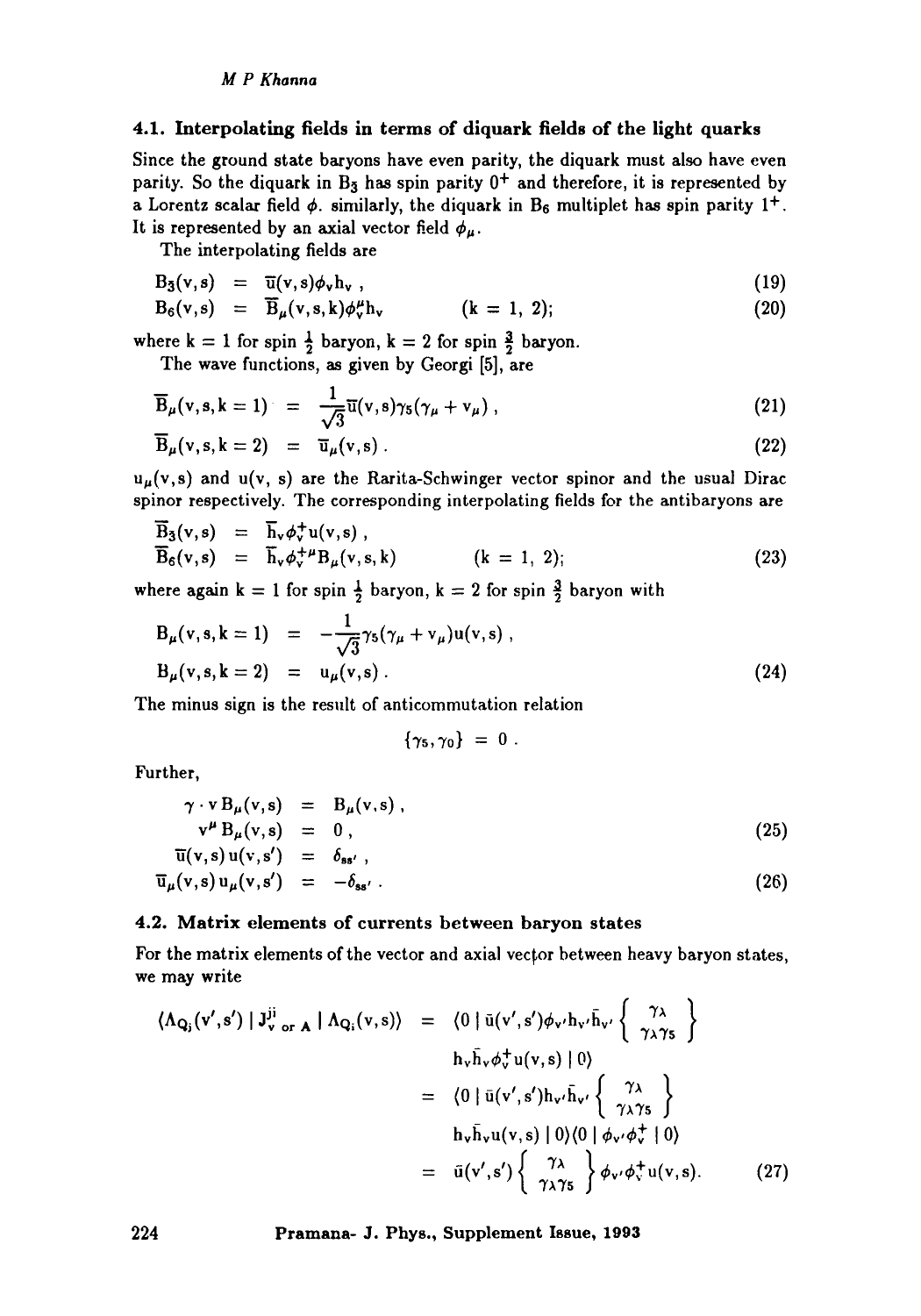We parametrize  $(0 | \phi_{v'} \phi_v^+ | 0)$  as before and write-

$$
\langle 0 | \phi_{\mathbf{v'}} \phi_{\mathbf{v}}^+ | 0 \rangle = A + B \gamma \cdot \mathbf{v} + C \gamma \cdot \mathbf{v'} + D \gamma \cdot \mathbf{v'} \gamma \cdot \mathbf{v'},
$$

so that a Dirac matrix has to be inserted in (27).

In the limit of infinite mass, v is nearly equal to v' and so  $\gamma \cdot v$  and  $\gamma \cdot v'$  can be replaced by 1, giving a single form factor as function of a Lorentz invariant velocity transfer

$$
\omega = \mathbf{v} \cdot \mathbf{v}' = \frac{\mathbf{M}_{\Lambda_{\mathbf{Q}_i}}^2 + \mathbf{M}_{\Lambda_{\mathbf{Q}_i}}^2 - \mathbf{q}^2}{2\mathbf{M}_{\Lambda_{\mathbf{Q}_i}}\mathbf{M}_{\Lambda_{\mathbf{Q}_i}}}.
$$
(28)

$$
_{\rm So}
$$

$$
\langle \Lambda_{\mathbf{Q}_{\mathbf{j}}}(\mathbf{v}',\mathbf{s}') | \mathbf{J}_{\mathbf{v} \text{ or } \mathbf{A}}^{\mathbf{ij}} | \Lambda_{\mathbf{Q}_{\mathbf{i}}}(\mathbf{v},\mathbf{s}) \rangle = A(\omega = \mathbf{v} \cdot \mathbf{v}') \bar{\mathbf{u}}(\mathbf{v}',\mathbf{s}') \left\{ \begin{array}{c} \gamma_{\lambda} \\ \gamma_{\lambda} \gamma_{5} \end{array} \right\} \mathbf{u}(\mathbf{v},\mathbf{s}). \tag{29}
$$

In general, the semileptonic decays are described by the six form factors defined by

$$
\langle \Lambda_{\mathbf{Q}_{\mathbf{j}}}(\mathbf{v}',\mathbf{s}') | J_{\mathbf{v}-\mathbf{A}}^{\mathbf{j}\mathbf{i}} | \Lambda_{\mathbf{Q}_{\mathbf{i}}}(\mathbf{v},\mathbf{s}) \rangle = \bar{\mathbf{u}}_{\mathbf{Q}_{\mathbf{j}}}(\mathbf{v}') [\{ \mathbf{F}_{1}(\mathbf{v} \cdot \mathbf{v}') \gamma_{\mu} + \mathbf{F}_{2}(\mathbf{v} \cdot \mathbf{v}') \mathbf{v}_{\mu} + \\ \mathbf{F}_{3}(\mathbf{v} \cdot \mathbf{v}') \mathbf{v}'_{\mu} \} - \{ \mathbf{G}_{1}(\mathbf{v} \cdot \mathbf{v}') \gamma_{\mu} + \\ \mathbf{G}_{2}(\mathbf{v} \cdot \mathbf{v}') \mathbf{v}_{\mu} + \mathbf{G}_{3}(\mathbf{v} \cdot \mathbf{v}') \mathbf{v}'_{\mu} \} \gamma_{5}] \mathbf{u}_{\mathbf{Q}_{\mathbf{i}}}(\mathbf{v}).
$$

In the leading order the results from HQET are

$$
F_1(v \cdot v') = G_1(v \cdot v'),
$$
  
\n
$$
F_2(v \cdot v') = G_2(v \cdot v') = F_3(v \cdot v') = G_3(v \cdot v') = 0.
$$

## 4.3. Heavy to heavy transition

As an example of the method, we choose the semileptonic decays of the bottom baryon  $\Lambda_b$ , because it is especially simple :

$$
\Lambda_{\rm b}^0 \rightarrow \Lambda_{\rm c}^+ e^- \bar{\nu}_e \; .
$$

The matrix element is

$$
\langle \Lambda_c; \; \mathbf{v}' \; | \; \mathbf{J}^{\text{weak}}_{\mu} \; | \; \Lambda_b; \; \mathbf{v} \rangle \;\; = \;\; \bar{\mathbf{u}}(\mathbf{v}') \gamma_{\mu} (1 - \gamma_5) \mathbf{u}(\mathbf{v}) \mathbf{F}_{\Lambda}(\mathbf{w}). \tag{30}
$$

Furthermore, this universal form factor  $F_A(w)$  is identical to the elastic form factor of  $\Lambda_b$  and is normalized to 1 at  $\omega = 1$ .

## **4.4. Heavy to** light transition

In a heavy to light transition, such as

 $\Lambda_c \rightarrow \Lambda$ 

we do not have such a large symmetry. However, the symmetry in the heavy baryon wave function does reduce the number of form factors even in this case. The matrix element of the weak current for a heavy baryon  $\Lambda_c$  into a light baryon B is given by [10]

$$
\langle B(p') | \bar{q} L_{\mu} h | \Lambda_c \rangle = \bar{u}_B(p') [A_1(p' \cdot v) + \gamma \cdot v A_2(p \cdot v)] L_{\mu} u_{\Lambda_c}(v) . \qquad (31)
$$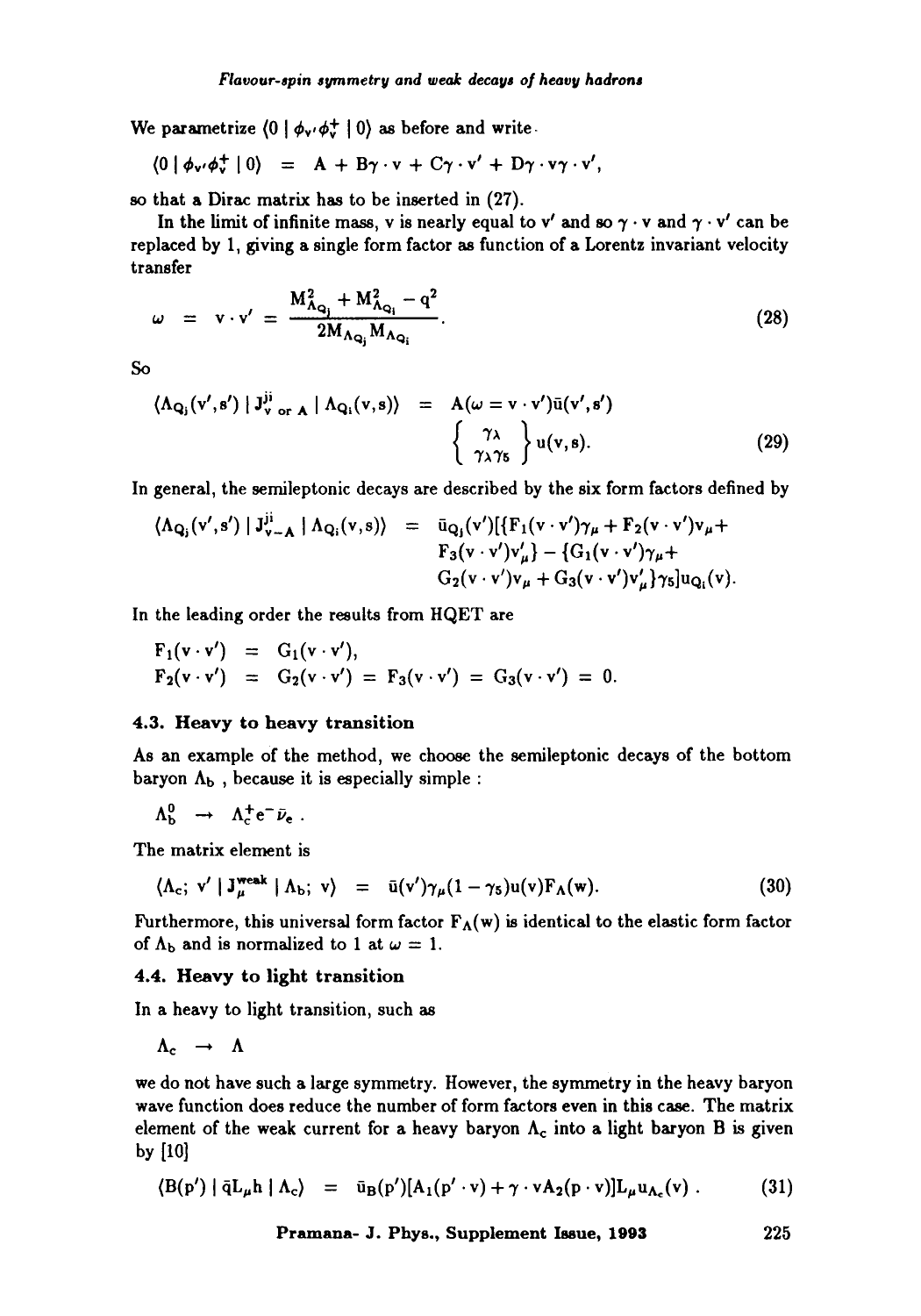Here, there are two independent form factors,  $L_{\mu} = \gamma_{\mu} (1 - \gamma_5)$  is the left handed current operator,  $v = p/M$  is the four velocity of  $\Lambda_c$  and  $p'$  is the four momentum of the daughter baryon B.

## 5. Nonleptonic Decays

To lowest order in the weak interaction, the nonleptonic weak interaction Hamiltonian  $H_w$  in the Standard Model can effectively be written in the current x current form

$$
\mathbf{H}_{\mathbf{w}} = \frac{\mathbf{G}_{\mathbf{F}}}{\sqrt{2}} \mathbf{J}_{\mu} \mathbf{J}^{\mu} + \text{h.c.} \,,
$$

where the weak current  $J_{\mu}$  is given by

$$
\mathbf{J}_{\mu} = [\bar{\mathbf{u}} \bar{\mathbf{c}} \bar{\mathbf{t}}] \gamma_{\mu} (1 - \gamma_5) \begin{bmatrix} d' \\ s' \\ b' \end{bmatrix}.
$$

The weak eigenstates  $d'$ ,  $s'$  and  $b'$  are related to the mass eigenstates  $d$ ,  $s$  and  $b$ through the cabibbo-Kobayashi-Maskawa mixing matrix

$$
\left[\begin{array}{c}d'\\s'\\b'\end{array}\right] = \left[\begin{array}{ccc}V_{ud} & V_{us} & V_{ub}\\V_{cd} & V_{cs} & V_{cb}\\V_{td} & V_{ts} & V_{tb}\end{array}\right] \left[\begin{array}{c}d\\s\\b\end{array}\right].
$$

#### 5.1. The factorization hypothesis

In this approaaach for nonleptonic weak decays, one assumes that the long distance QCD effects occur largely in the initial and final state configurations. This is referred to as the factorization hypothesis as it allows [14] the decay amplitude to be written as a product of matrix elements of currents, e.g.

$$
A(D^+ \rightarrow \bar{K}^0 \pi^+) = \frac{G_F}{\sqrt{2}} [a_1 \langle \bar{K}^0 | J^\mu | D^+ \rangle \langle \pi^+ | j_\mu | 0 \rangle + a_2 \langle \bar{K}^0 | j_\mu | 0 \rangle \langle \pi^+ | J_\mu | D^+ \rangle]. \tag{32}
$$

This is similar to the manner in which semileptonic decay amplitudes are constructed where factorization occurs automatically since no strong coupling occurs between the leptons and quarks.

In what follows we assume that the amplitudes for the decays factorize. Although this hypothesis, so far, lacks a good theoretical justification, yet it seems to work phenomenologically for the decays of heavy mesons [14]. More recently, it has been argued by Dugan and Grinstein [17] that this assumption is valid when the meson emitted in the decay of the heavy hadron by the virtual W is so energetic that it escapes the strong interaction effects of the surrounding matter. This corresponds to the production of a light meson. Fortunately, the decays we are considering fall into this category. The nonleptonic decays of heavy mesons have been analysed [2] in the heavy quark approximation.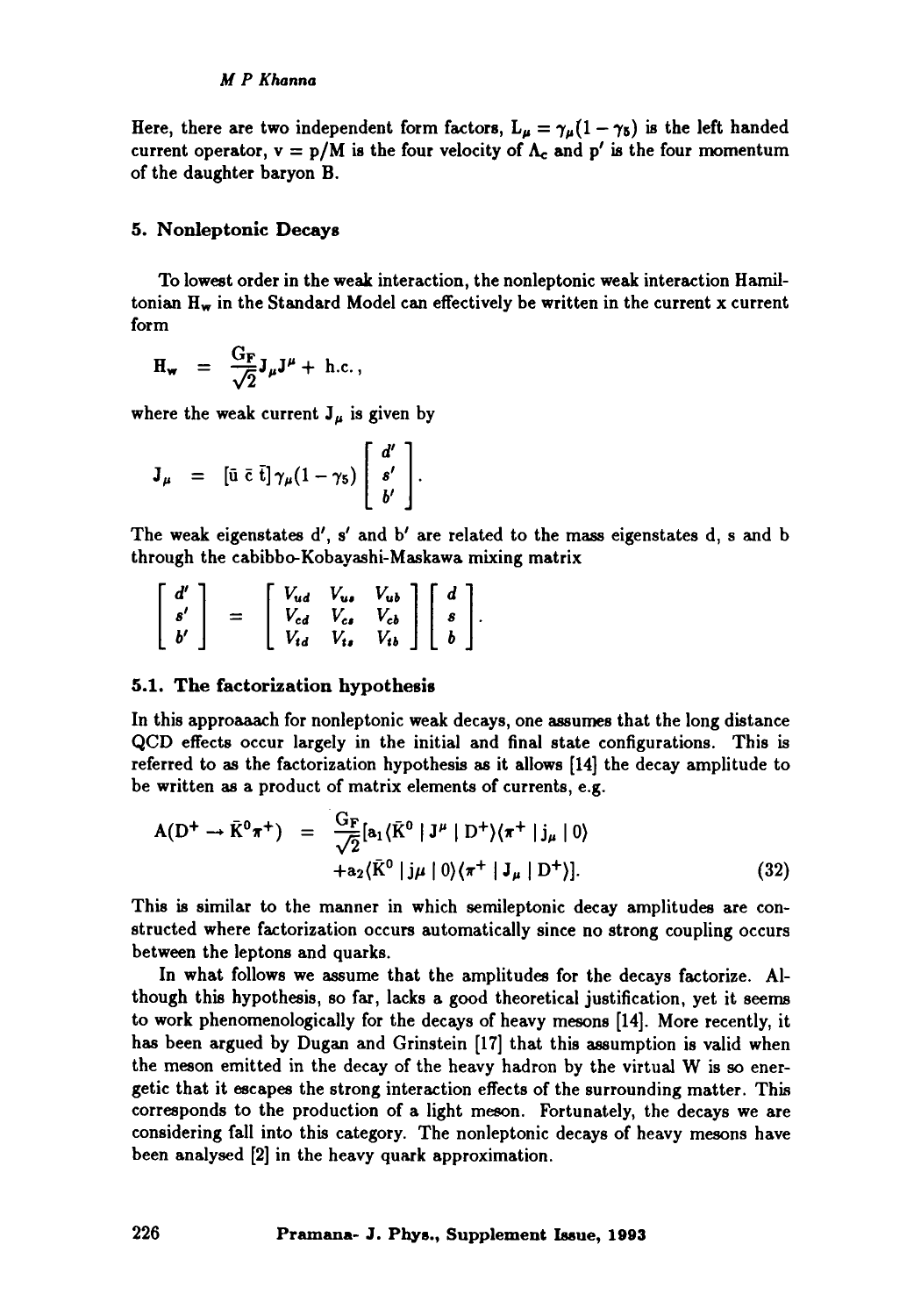#### 5.2. Nonleptonic decays of heavy **baryons**

The factorized amplitude for the decay  $\Lambda_c \rightarrow BX$ , where X may be a pseudoscalar meson, a vector meson or anything else, can be written as

$$
M_{\Lambda_c \to BX} = \frac{G_F}{\sqrt{2}} V_{cj} V_{kl}^* H_{\mu} X^{\mu}
$$
 (33)

with appropriate K-M matrix elements where

$$
X^{\mu} = \langle X | J^{\mu} | 0 \rangle = f_{P} q^{\mu}, \qquad (34)
$$

with  $X$  as the pseudoscalar meson  $P$ , q as its fourth momentum and  $f_P$  its decay constant.  $H^{\mu}$  is defined by

$$
H_{\mu} = \langle B(p') | \bar{q} L_{\mu} h | \Lambda_c \rangle, \qquad (35)
$$

as given by Eq.(31).  $A_1$  and  $A_2$  are two real form factors describing the weak current. (Note that HQET predicts  $G_A = -G_v$ ).  $A_1$  and  $A_2$ , in general, depend on the flavor of the light spin  $\frac{1}{2}$  baryon involved but not on X. Thus all decays of the type  $\Lambda_c \rightarrow B$  are related to each other.

## 5.3. Heavy baryon to a light baryon and a pseudoscalar **meson**

Substituting

$$
q = m_{\Lambda_c} v - p' \tag{36}
$$

in (33), we obtain, the decay amplitude for  $\Lambda_c \rightarrow B$  P as

$$
M_{\Lambda_c \to BP} = \frac{G_F}{\sqrt{2}} f_P V_{cj} V_{kl}^* \bar{u}(p')[G_1 - G_2 \gamma_5] u_{\Lambda_c}(v), \qquad (37)
$$

with appropriate K-M matrix elements, where (c, k) and (j, l) stand for the  $+\frac{2}{3}$ charge quarks and  $-\frac{1}{3}$  quarks respectively. Moreover,

$$
G_1 = A_1 (m_{\Lambda_c} - m_{\Lambda}) + A_2 (m_{\Lambda_c} + m_{\Lambda} - 2 E_{\Lambda}),
$$
  
\n
$$
G_2 = A_1 (m_{\Lambda_c} + m_{\Lambda}) - A_2 (m_{\Lambda_c} - m_{\Lambda} - 2 E_{\Lambda}),
$$
\n(38)

 $E_{\Lambda}$  being the energy of the daughter baryon in the rest frame of  $\Lambda_c$ .

In the limit of a negligible pion mass, the form factors  $G_1$  and  $G_2$  become

$$
G_1 = \frac{m_{\Lambda_c} - m_{\Lambda}}{m_{\Lambda_c}} (m_{\Lambda_c} A_1 + m_{\Lambda} A_2),
$$
  
\n
$$
G_2 = \frac{m_{\Lambda_c} + m_{\Lambda}}{m_{\Lambda_c}} (m_{\Lambda_c} A_1 + m_{\Lambda} A_2).
$$
 (39)

Obviously the ratio  $G_2/G_1$  is approximately independent of the ratio  $A_2/A_1$  and is a fixed number :

$$
\frac{G_2}{G_1} = \frac{m_{\Lambda_c} - m_{\Lambda}}{m_{\Lambda_c} + m_{\Lambda}} = .34 \ . \tag{40}
$$

Further, the asymmetry parameter  $\alpha$  is defined as [18]

$$
\alpha = \frac{2\text{Re}\kappa A^*B}{|A|^2 + \kappa^2 |B|^2},\tag{41}
$$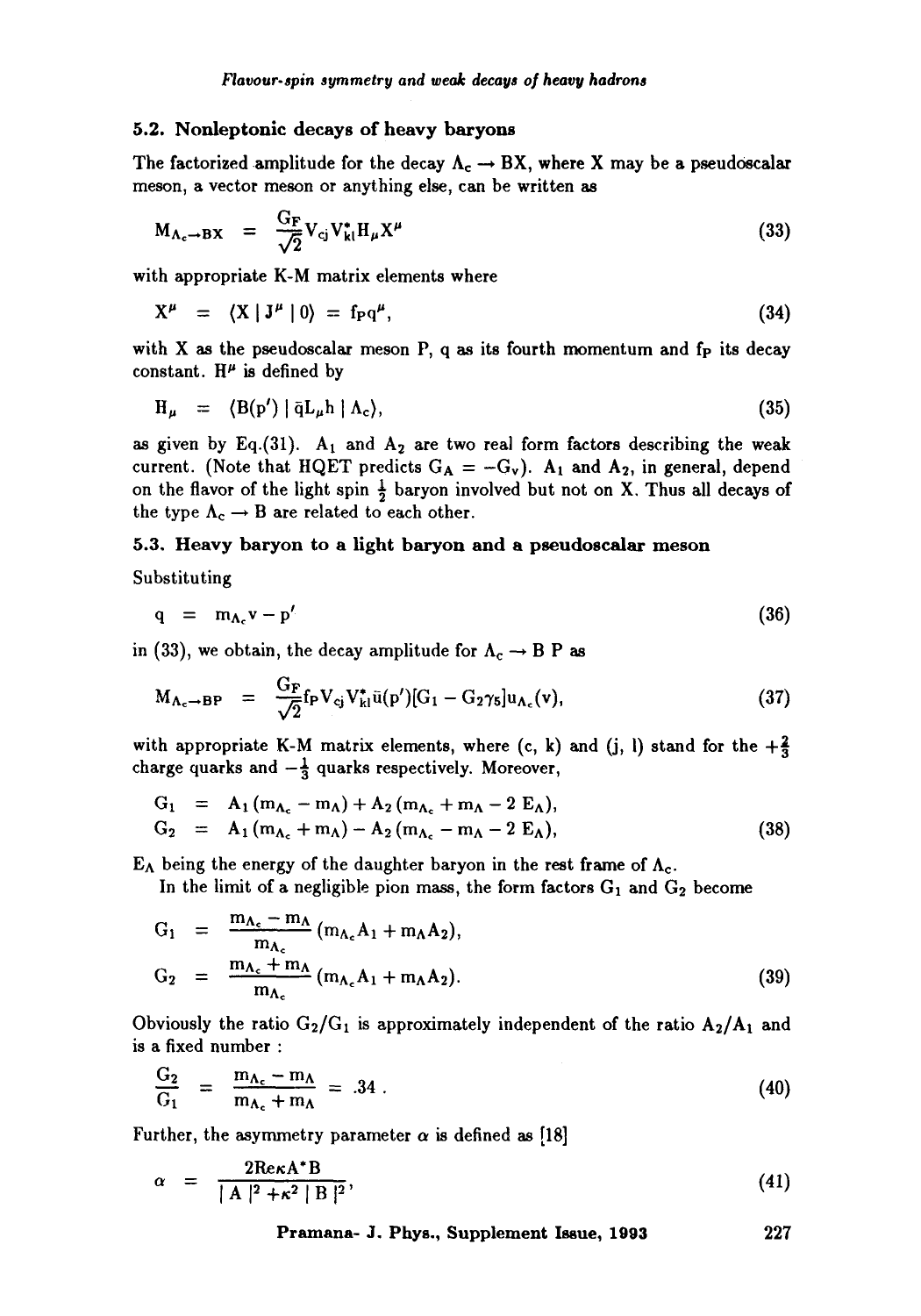where

$$
A = \frac{G_F}{\sqrt{2}} f_P V_{cj} V_{kl}^* G_1
$$
 and  

$$
B = -\frac{G_F}{\sqrt{2}} f_P V_{cj} V_{kl}^* G_2.
$$
 (42)

From (40) and (41) we see that  $\alpha = -1$  and is independent of the value of  $A_1$ and  $A_2$ . This is a very strong prediction of HQET. Recent experimental results [15] seem to confirm the prediction. For the decay  $\Lambda_c \to \Lambda \pi^+$  the asymmetry parameter has been measured to be

$$
\alpha = -1.0^{+0.4}_{-0.0}
$$
 (CLEO) [15] and -0.96 ± +0.42 (ARGUS) [16].

The associated decay rates can be calculated from

$$
\Gamma(\Lambda_c^+ \to \mathrm{BP}) = \frac{|\mathrm{p}_B|}{4\pi m_{\Lambda_c}} (\mathrm{E}_B + \mathrm{m}_B) \left[ |A|^2 + \frac{\mathrm{E}_B - \mathrm{m}_B}{\mathrm{E}_B + \mathrm{m}_B} |B|^2 \right]. \tag{43}
$$

Substituting the appropriate numbers for the decay  $\Lambda_c^+ \to \Lambda \pi^+$  and using the experimental value of the decay rate as input, we obtain

$$
1.23\left\{|\,\mathrm{G}_1\,|^2 + (0.1169)\,|\,\mathrm{G}_2\,|^2\right\} = 0.39\,. \tag{44}
$$

Then the use of Eq.(40) enables the determination of  $|G_1|^2$  and  $|G_2|^2$  as

$$
|\mathcal{G}_1|^2 = .1576 \quad , \quad |\mathcal{G}_2|^2 = 1.364 \; . \tag{45}
$$

Invoking the SU(3) symmetry arguments we find that the form factors for the modes  $\Lambda_c \to pK^0$  and  $\Xi_c^0 \to \Xi^- \pi^+$  are related to those of  $\Lambda_c^+ \to \Lambda \pi^+$  through a factor of  $-\sqrt{2}/3$ . G<sub>1</sub> and G<sub>2</sub> are determined by Eq. (45). The computed values of the decay widths and asymmetry parameters are listed in Table 1. Also listed are the available experimental values. Note that the values of the decay rate and the asymmetry parameter compare reasonably well with the available experimental data. The decay rate for  $\Lambda_c \rightarrow p\tilde{K}^0$  is seen to lie within the observed range. This is in contrast with recent theoretical prediction [18,19], employing current algebra techniques and the factorization hypothesis, of a value that is a factor three higher than the measured one. Further, the decay width of  $\Xi_c^0 \rightarrow \Xi^- \pi^+$  may be regarded as a good parameter for testing the factorization hypothesis. Since the contribution from the factorized amplitude is small, the decay width is lower than the prediction of Ref 18. A precise measurement of this decay width may provide a pertinent test for the factorization assumption. For absolute values of the form factors  $A_1$  and  $A_2$  one has to await the measurement of form factors in the process  $\Lambda_c \rightarrow \Lambda e^+ \nu$ . The predicted values in Eq. (4) can then be confronted with data, when they become available. Before concluding this section, we would like to mention that we have ignored the terms suppressed by  $1/m<sub>c</sub>$  in our estimations. The associated corrections on the amplitudes in the b-sector are of the order of 4% while in the charm sector, they are of the order of 10%.

5.4.  $\Lambda_c \rightarrow B$  V transitions

For the emission of a vector meson V in the weak decay of  $\Lambda_{c'}$  the matrix element has the form :

$$
M_{\Lambda_c \to BV} = f_V H_\mu \varepsilon^\mu, \qquad (46)
$$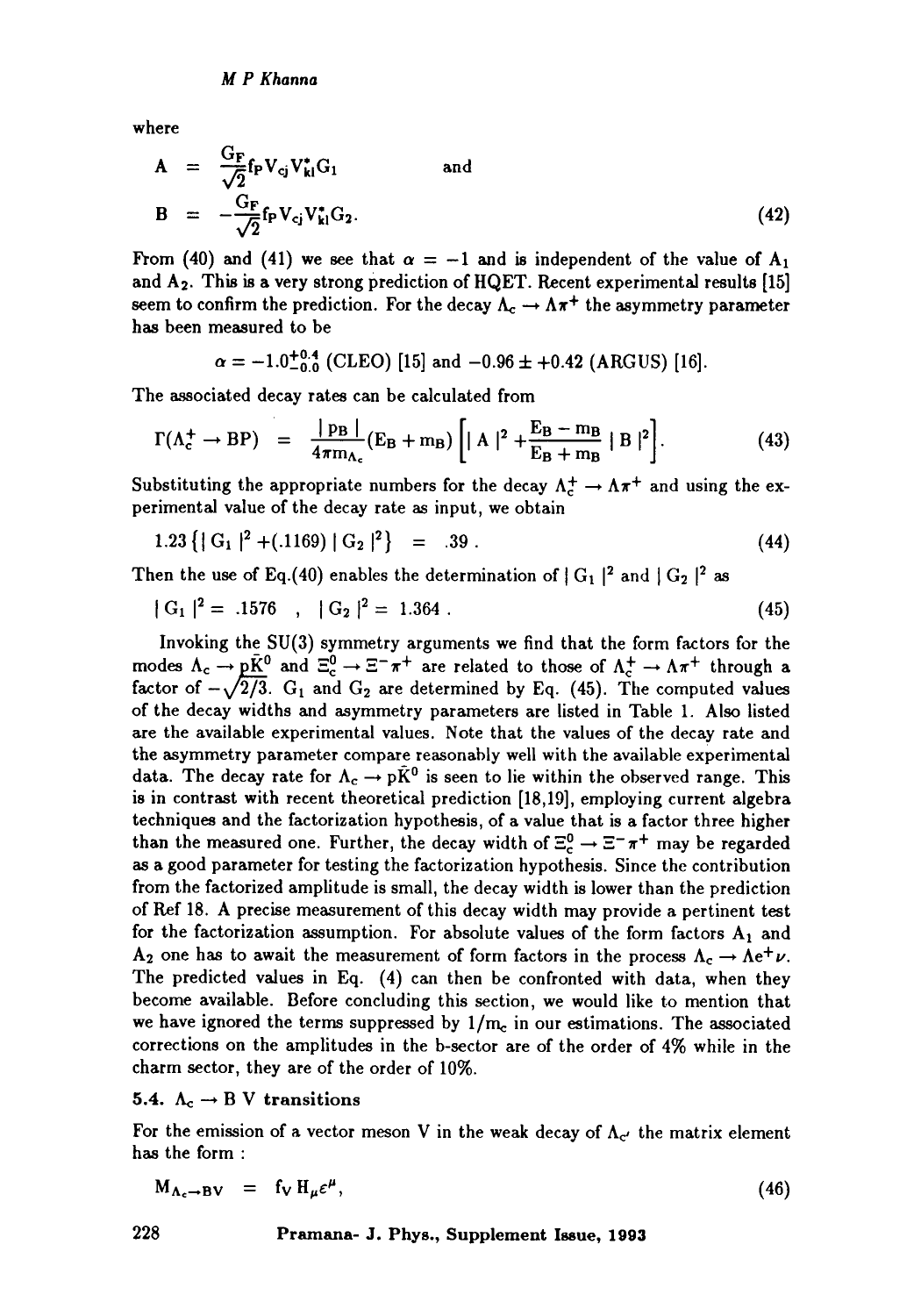| Decay                                                        | Decay width $\Gamma$ |                 | Asymmetry Parameter $\alpha$ |                       |
|--------------------------------------------------------------|----------------------|-----------------|------------------------------|-----------------------|
| Mode                                                         | a                    |                 | a l                          | D                     |
| $\rightarrow \Lambda \overline{\pi}$ +<br>$\Lambda_c^{\tau}$ | $0.39$ [21]          | $0.39 \pm 0.17$ | $-0.99$                      | $-0.96 \pm 0.42$ [18] |
| $\rightarrow$ p $\bar{K}^0$<br>$\Lambda_c^+$                 | 0.879                | $1.17 \pm 0.42$ | $-0.98$                      |                       |
| $\Xi_c^0 \to \Xi^- \pi^+$                                    | 0.249                |                 | $-0.92$                      |                       |
| $\Lambda_c^+$<br>$\rightarrow \Lambda \rho^+$                | 0.21                 |                 |                              |                       |
| $\Lambda_c^+ \rightarrow p\bar{K}^{*0}$                      | 0.27                 | $0.3 \pm 0.15$  |                              |                       |

Table 1: Values of decay width  $\Gamma$  in units of  $10^{11}$  sec<sup>-1</sup> and asymmetry parameter  $\alpha$ : **(a) predicted values, (b) experimental results** 

where  $\varepsilon^{\mu}$  is the polarization vector of the vector meson and f<sub>V</sub> is its decay constant. Substituting for  $H_{\mu}$ , the relevant matrix element becomes

$$
M_{\Lambda_c \to BV} = \frac{G_F}{\sqrt{2}} V_{ij} V_{ck} f_V \bar{u}_B(p') [A_1(p' \cdot v) + \gamma \cdot v A_2(p' \cdot v)] L_\mu u_{\Lambda_c}(v) \varepsilon^\mu.
$$

The decay width is then given by

$$
\Gamma = \frac{|\text{PB}|}{2\pi m_{A_c}} G_{\text{F}}^2 |V_{ij}|^2 |V_{ck}|^2 \times
$$
  
\n
$$
[\text{E}_{\text{B}} (A_1^2 - A_2^2 - 2A_1A_2) - 2M_{\text{B}} (A_1 - A_2) A_2].
$$
 (47)

The form factors  $A_1$  and  $A_2$  are determined employing Eqns. (38), (39) and (45). The decay rates for the processes  $\Lambda_c \to \Lambda \rho^+$  and  $\Lambda_c^+ \to p\dot{\bar{K}}^{*0}$  are then determined and listed in Table 1. Here, we have used  $f_p = f_{K^*} = .11 \text{ GeV}^2$  [20].

Using the experimental values of the lifetime of  $\Lambda_c$ ,  $\tau(\Lambda_c) = 1.91 \times 10^{-13}$  sec, we find the predicted branching ratios

$$
B(\Lambda_c^+ \to \Lambda \rho^+) = 4.8 \times 10^{-3}, B(\Lambda_c^+ \to p\bar{K}^{*0}) = 5.2 \times 10^{-3}.
$$
 (48)

The branching ratio of  $\Lambda_c \rightarrow p\bar{K}^{*0}$  is consistent with the observed value [22]. In line with this, we expect our results for the  $\Lambda_c^+ \to \Lambda \rho^+$  to have better agreement with experimental observation than the results of Ref 19 and we look forward to our predictions being tested. Finally, in conjunction with the results of the previous section, we conclude that HQET my indeed constitute a benchmark for studying many of the long standing problems in high energy physics.

#### 5.5. B-meson decays into heavy baryons

B-meson decays into heavy baryons have also been studied [23] in heavy quark formalism. For the decay,

 $B \rightarrow \Xi_c \tilde{\Lambda}_c$ 

for example, we may write

$$
\langle \Xi_c(v_\Xi) \tilde{\Lambda}_c(v_\Lambda) | \tilde{s} \gamma_\mu c \tilde{c} \gamma^\mu (1 - \gamma_5) b | B(v) \rangle =
$$
  

$$
\tilde{u}_{\Xi_c}[\gamma_\mu (1 - \gamma_5) \frac{\sqrt{m_B}}{2} \gamma_5 (\gamma \cdot v - 1) (\alpha + \beta \gamma \cdot v') \gamma^\mu (1 - \gamma_5) ] u_{\Lambda_c}(v_{\Lambda_c})
$$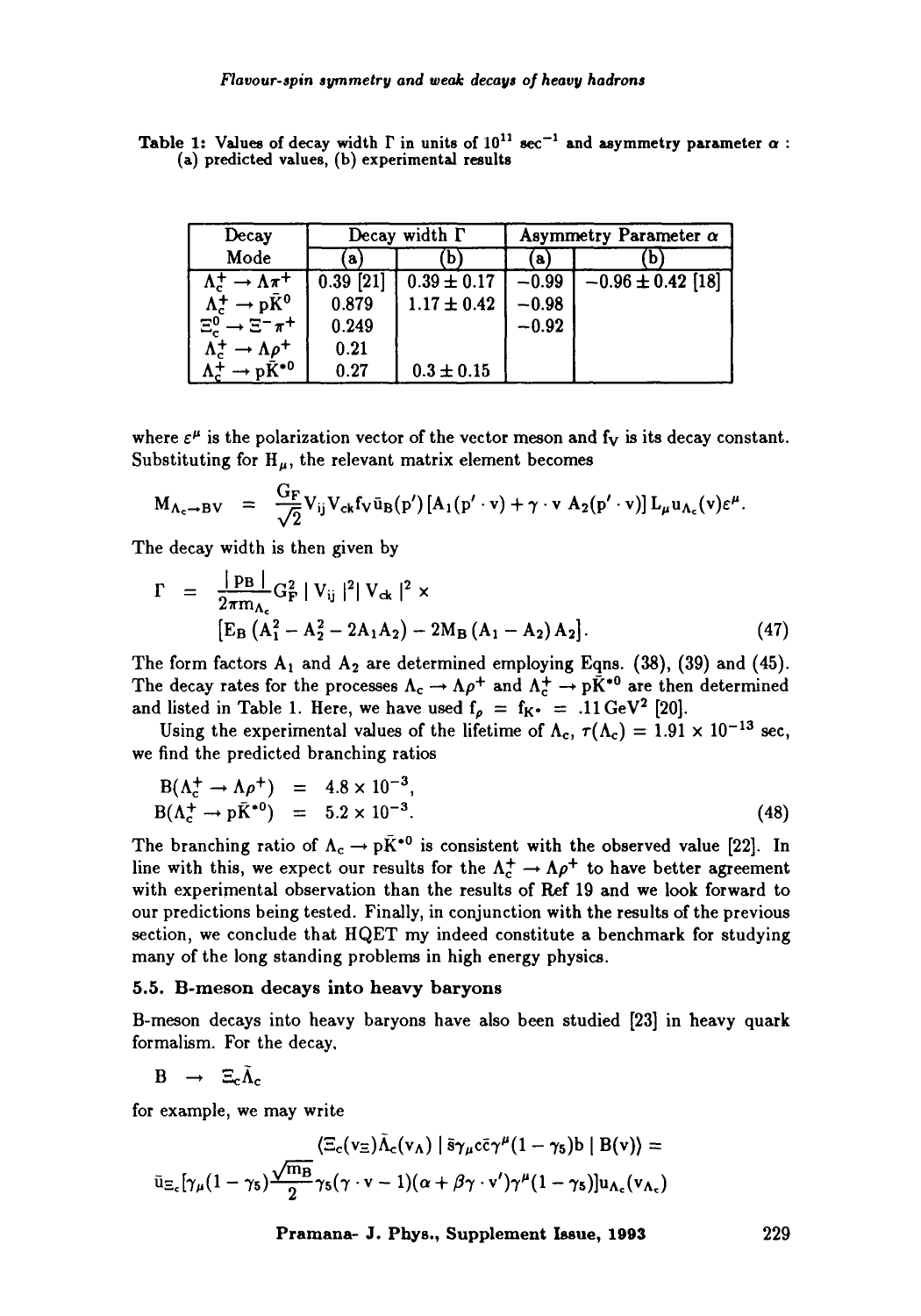#### *M P Khanna*

Here the symmetries of the  $HQET$  haave been used to express the four-quark weak current responsible for the decay as a product of two-quark currents.

#### 6. Corrections

Heavy-quark symmetry makes many predictions in the  $m_Q \longrightarrow \infty$  limit. But, because we want to apply these ideas to c and b quarks which are not really infinitely massive, we must include  $\Lambda_{\rm QCD}/m_Q$  corrections. Fortunately, the effective field theory allows a systematic inclusion of corrections [25], so there is some predictive power from the symmetry even when it is broken.

## **7. Conclusions**

It appears that it may be useful to study heavy hadrons in the heavy quark appproximation. There are many advantages of this limit: the heavy quark acts as a pointlike probe of the light constituent quarks and the relativistic effects are simplified. The results of the symmetries of the heavy quark limit may be employed to act as consistency\_checks on models. HQET coupled with the factorization hypothesis can be used to study nonleptonic decays of heavy hadrons. The naive predictions on charm baryon decays show that HQET performs well when confronted with the experimental data. It is also observed that the decay  $\Xi_c^0 \to \Xi^- \pi^+$  may provide a direct test for the factorization hypothesis. However, more stringent tests require better experimental data as also the incorporation of  $1/m_c$  effects.  $1/M_Q$  and other corrections have already been studied [24] sytematically upto order  $1/M_{\odot}^2$ . Eventually, a more detailed study of the heavy to light form factors is called for. For the knowledge of the universal form factors (Isgur-Wise function) we need nonperturbative QCD, but an understanding of these functions is ultimately necessary for any quantitative analysis based on heavy quark symmetry. In future, it may be possible to compute the functions from first principle, by using effective theory on the lattice. In the meantime QCD sum rules have recently been employed [25]. New data from charm and beauty factories will allow us to test heavy quark symmetry and to determine reliably some Standard Model parameters. Heavy quarks may well turn out to be a useful tool to understand the nature of QCD of the light quarks.

# Appendix :  $1/M<sub>o</sub>$  Corrections – (an introduction)

One of the main virtues of the HQET is that it allows a systematic study of the corrections that arise frin the approximations we have made.

**The** heavy quark equation of motion is

$$
(\mathbf{i}\gamma \cdot \mathbf{D} - \mathbf{M}_{\mathbf{Q}})\mathbf{Q}(\mathbf{x}) = 0 \tag{1}
$$

We can put the quark almost on the mass shell by introducing the field  $h_v(x)$ :

$$
Q(x) = e^{-tM_Q v \cdot x} h_v(x).
$$

The equation of motion in terms of  $h_v$  is

 $\left[\mathbf{i}\gamma\cdot\mathbf{D}+(\gamma\cdot\mathbf{v}-1)\mathbf{M}_{\mathbf{Q}}\right]\mathbf{h}_{\mathbf{v}}(\mathbf{x}) = 0.$  (2)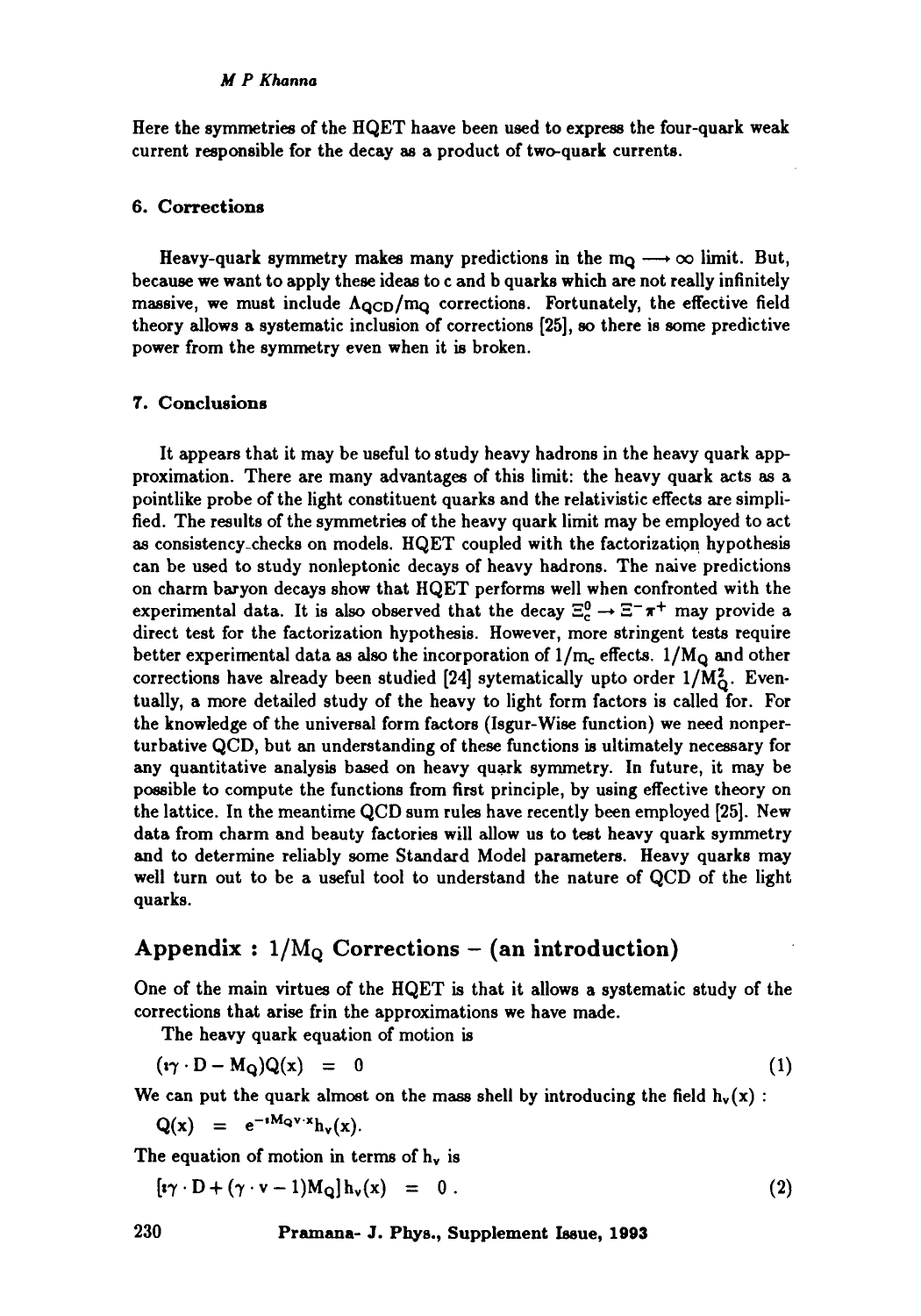We separate  $\frac{1}{2}(1 + \gamma \cdot v)$  and  $\frac{1}{2}(1 - \gamma \cdot v)$  components of  $h_v(x)$  as

$$
h_v(x) = h_v^{(+)}(x)h_v^{(-)}(x),
$$

with

 $h_x^{\pm}(x) = \frac{1 \pm 7.9}{1 \cdot 7.0}h_y(x)$ . **2** 

Multiply (2) by  $\frac{1}{2}(1 \pm \gamma \cdot v)$  to get

$$
i\mathbf{v}\cdot\mathbf{D}\mathbf{h}_{\mathbf{v}}^{(+)} = -\frac{1+\gamma\cdot\mathbf{v}}{2}\mathbf{i}\gamma\cdot\mathbf{D}\mathbf{h}_{\mathbf{v}}^{(-)}(\mathbf{x}), \qquad (3)
$$

$$
\mathbf{iv} \cdot \mathrm{Dh}_{\mathbf{v}}^{(-)} + 2\mathrm{M}_{\mathbf{Q}} \mathrm{h}_{\mathbf{v}}^{(-)} = -\frac{1 - \gamma \cdot \mathbf{v}}{2} \mathbf{i}\gamma \cdot \mathrm{Dh}_{\mathbf{v}}^{(+)}(\mathbf{x}). \tag{4}
$$

To solve these equations, we assume that  $h_v^+$  is of the order  $(M_Q)^0$  and  $h_v^{(-)}$  of the order  $1/M<sub>Q</sub>$ .

From (4)

$$
h_v^{(-)} = \frac{1}{2M_Q} \frac{1 - \gamma \cdot v}{2} \mathbf{i} \gamma \cdot Dh_v^{(+)} - \frac{1}{2M_Q} \mathbf{i} v \cdot Dh_v^{(-)}.
$$
 (5)

Substituting (5) into (3) and dropping terms of the order  $1/M<sub>0</sub><sup>2</sup>$ , we obtain

$$
i\mathbf{v}\cdot\mathbf{D}\mathbf{h}_{\mathbf{v}}^{(+)} = -\frac{1+\gamma\cdot\mathbf{v}}{2}i\gamma\cdot\left\{\frac{1}{2M_{\mathbf{Q}}}\frac{1-\gamma\cdot\mathbf{v}}{2}i\gamma\cdot\mathbf{D}\mathbf{h}_{\mathbf{v}}^{(+)}\right\}.
$$
 (6)

We can see that

$$
\frac{1+\gamma\cdot v}{2}\gamma\cdot D\frac{1-\gamma\cdot v}{2}\gamma\cdot D\frac{1+\gamma\cdot v}{2} = \frac{1+\gamma\cdot v}{2}\left[D^2-(v\cdot D)^2+\frac{1}{2}g_sG_{\mu\nu}\sigma^{\mu\nu}\right]\frac{1+\gamma\cdot v}{2}.
$$
 (7)

Substituting (7) in (6) we obtain the equation of motion upto order  $1/M_Q$ . This equation of motion is obtained from the Lagrangian

$$
L_{eff}^{v} = \bar{h}_{v}^{(+)}iv \cdot Dh_{v}^{(+)} - \frac{1}{2M_{Q}}\bar{h}_{v}^{(+)} \left[D^{2} - (v \cdot D)^{2} + \frac{1}{2}g_{s}G_{\mu\nu}\sigma^{\mu\nu}\right]h_{v}^{(+)}.
$$
 (8)

From this procedure it should be clear how to include into  $L_{\text{eff}}^{\text{v}}$  higher order terms in the  $1/M_Q$  expansion. The  $1/M_Q$  term in  $L_{\text{eff}}^v$  is treated as small and perturbation theory is used to calculate its effect :

$$
\Delta L = \frac{1}{2M_Q} \bar{h}_v^{(+)} \left[ D^2 - (v \cdot D)^2 + \frac{1}{2} g_s G_{\mu\nu} \sigma^{\mu\nu} \right] h_v^{(+)}. \tag{9}
$$

This breaks the symmetries of HQET but includes all orders of QCD. It is often difficult to make precise calculations of  $1/M_Q$  effects.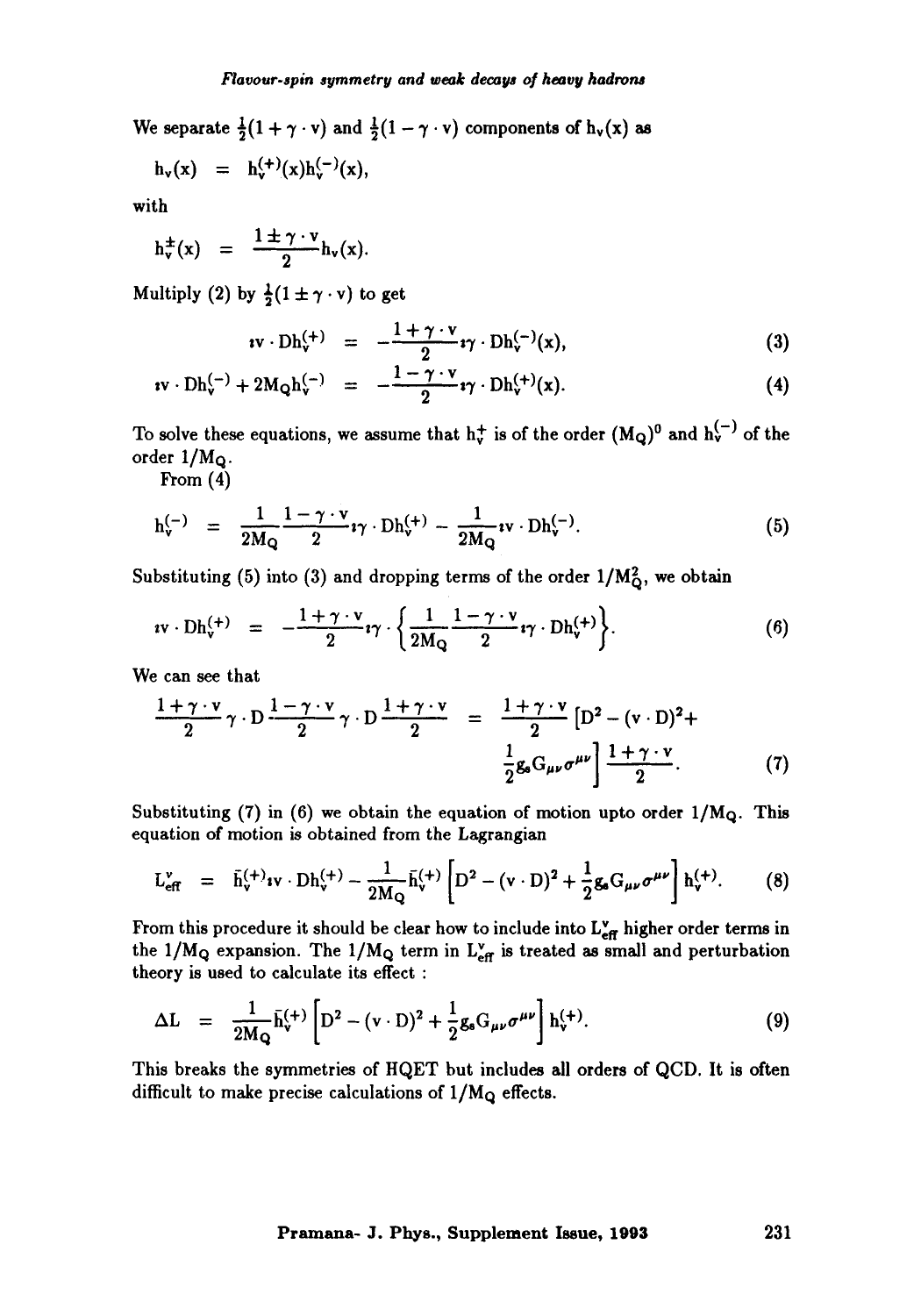## References

- [1] R.L. Kingley er al., Phys. Rev. D11 (1975) 1919; A. Ali, J. G. Korner and G. Kramers, Z. Phys. C11 (1981) 21; D. Zeppenfeld, Z.Phys. C8 (1981) 77; M. J. Savage and M. B. Wise, Phys. Rev. D39 (1989) 3346; M. J. Savage and M. B. Wise, Nucl. Phys. B326 (1989) 15; M. J. Savage and M. B. Wise, Phys. Rev. D42 (1990) 1527; Rajesh Arora, Gurpreet Kaur Sidana and M.P. Khanna, Phys. Rev. D45 (1992) 4121. There are many other papers on the subject. For a review on charmed baryons see J. G. KSrner and H. Siebert, Annual Rev. Nucl. Part. Sc. (1992) to be published.
- [2] N. Isgur and M. B. wise, Phys. Lett. B232 (1989) 113; B237 (1990) 527; There are now several lecture notes which discuss in detail the ideas, calcultional methods and results of the new (so called Isgur-Wise ) symmetry. They are : J. D. Bjorken, SLAC-Report 378 in Proc. 18th SLAC Summer Institute of Particle Physics (1990) ed. by J. F. Hawthorne. H. Georgi, Lectures at TASI,HUTP-91-Aoel (1991). B. Grinstein, HUTP-91-A040, SSCL-Preprint 17 (1991). T Mannel, Heavy Quark Effective Theory, IKDA 92/6, Jan. 92. Inst. Kernphysik, Tech. Hochschule, Darmstadt. M. B. Wise, CALT-68-1721 Lectures at Lake Louise Winter Institute (1991).
- [3] M. Voloshin and M Shifman, Sov. J. Nuci. Phys. 45 (1987) 292; 47 (1988) 511; E Eichten and B. Hill, Phys. Lett. B234 (1990) 511; H. Politzer and M. B. Wise, Phys. Lett. B206 (1988) 681; B208 (1988) 504; H. Georgi, Phys. Lett. B240 (1990) 447.
- [4] N. Isgur and M. B. Wise, Nucl. Phys. B348 (1991) 276.
- [5] H. Georgi, Nucl. Phys. B348 (1991) 293.
- [6] B. Grinstein, Nucl. Phys. B339 (1990) 253; A. Falk, H. Georgi, B Grinstein and M. B. wise, Nucl. Phys. B343 (1990) 1; A. FaJk and B. Grinstein, Phys. Lett. B247 (1990) 406.
- [7] J. Bjorken, SLAC preprint SLAB-PUB 5278 (1990); A. Acker, S. Pakvasa, S.F. Tuan and S. P. Rosen, Phys. Rev.D43 (1991) 3083.
- [8] F. Hussain, J. G. K6rner, M. Kramer and G. Thompson, Z. Phys.C51 (1991) 321; J.G. Körner and G. Thompson, Phys. Lett. B264 (1991) 185.
- [9] M.E. Luke, Phys. Lett B252 (1990) 447; A. F. FaJk, B. Grinstein and M. E. Luke, Nucl. Phys. B357 (1991) 185.
- [10] T. Mannel, W. Roberts and Z. Ryzak, Nucl. Phys. B355 (1991) 38.
- [11] T. Mannel, W. Roberts and Z. Ryzak, Phys. Lett. B248 (1990) 392; B254 (1991) 274; B255 (1991) 593; B259 (1991) 359; B259 (1991) 485.
- [12] H. Georgi, B. Grinstein and M.B. Wise, Phys. Lett. B252 (1990) 456; A.F. Falk, B. Grinstein and M.E. Luke, Nucl. Phys. B357 (1991) 185.
- [13] M. Neubert, Phys. Lett.B264 (1991) 455.
- [14] M. Wirbel, B. Stech and M. Bauer, Z. Phys. C29 (1985) 637; M. Bauer, B. Stech and M. Wirbel, Z. Phys. C3 (1987) 103; W.A. Bardeen, A.J. Buras and J.M. Gerard, Phys. Lett. B180 (1987) 133; Nucl. Phys. B293 (1987) 787.
- **[15]**  P. Avery et. al., Phys. Rev. D43 (1991) 3599.